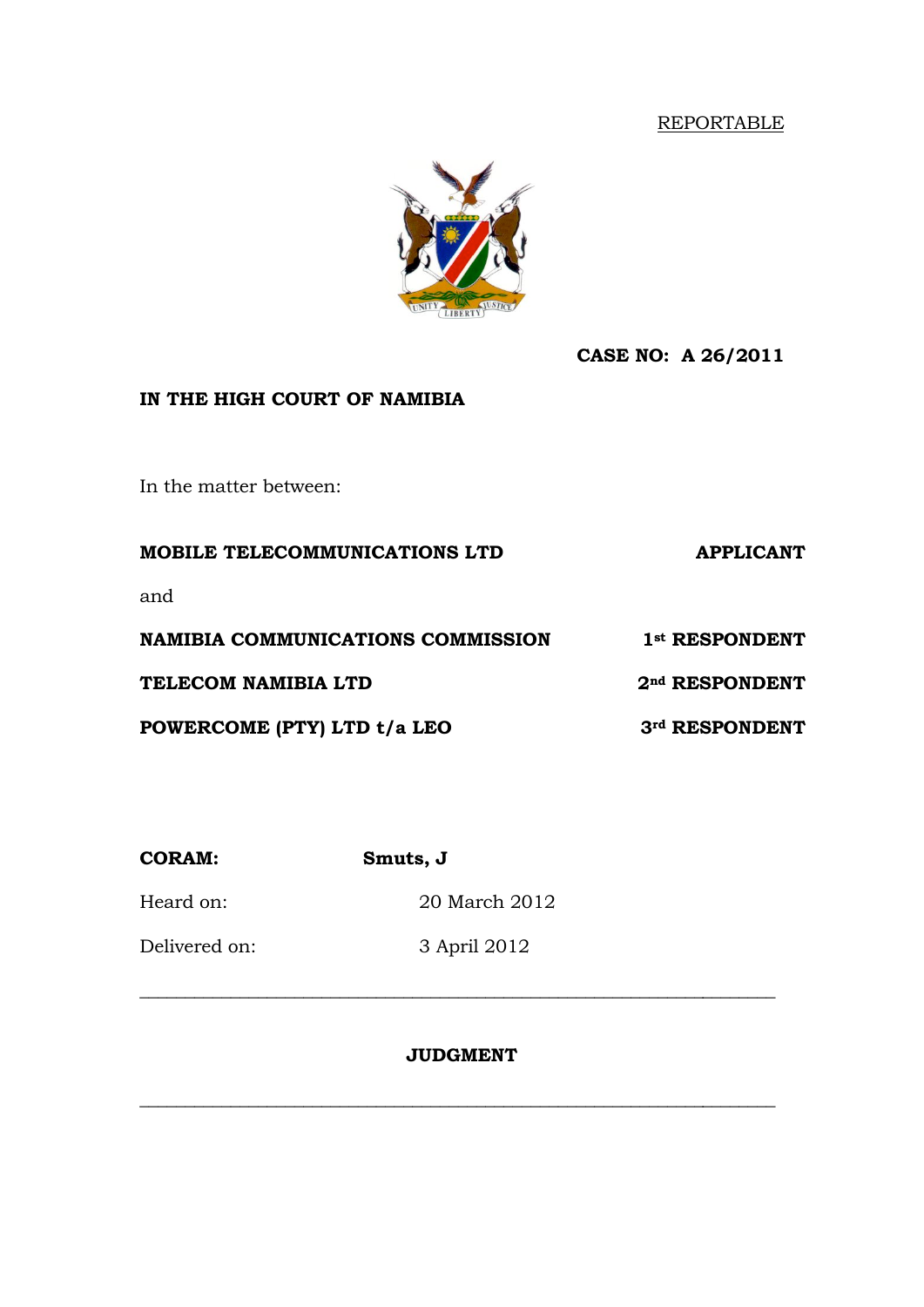#### **Smuts, J**

[1] At issue in this review is the legality of the decision made by the telecommunications regulator, then the Namibian Communications Commission ("NCC"), concerning prices and the pricing structure charged by mobile telephone operators.

[2] The applicant ("MTC") is one such operator. It has the lion's share of the market. It initially approached this Court for urgent interim relief pending the review of the regulator's decision. The application for interim relief was refused and the review has proceeded in the normal course, although the regulator's regard for normality in this context has repeatedly tested the limits.

[3] Before I refer to the decision which is challenged in these proceedings, it may be conducive to clarity to first refer to the factual background which gave rise to this application as well as briefly set out the statutory framework within which the challenged decision was taken.

[4] The regulator (NCC) was established under the Namibian Communications Commission's Act, 4 of 1992 (the Act) which subsequently underwent some amendment. The regulator's functions include the power to issue telecommunication licenses and exercise control over and supervise the telecommunications industry. Under the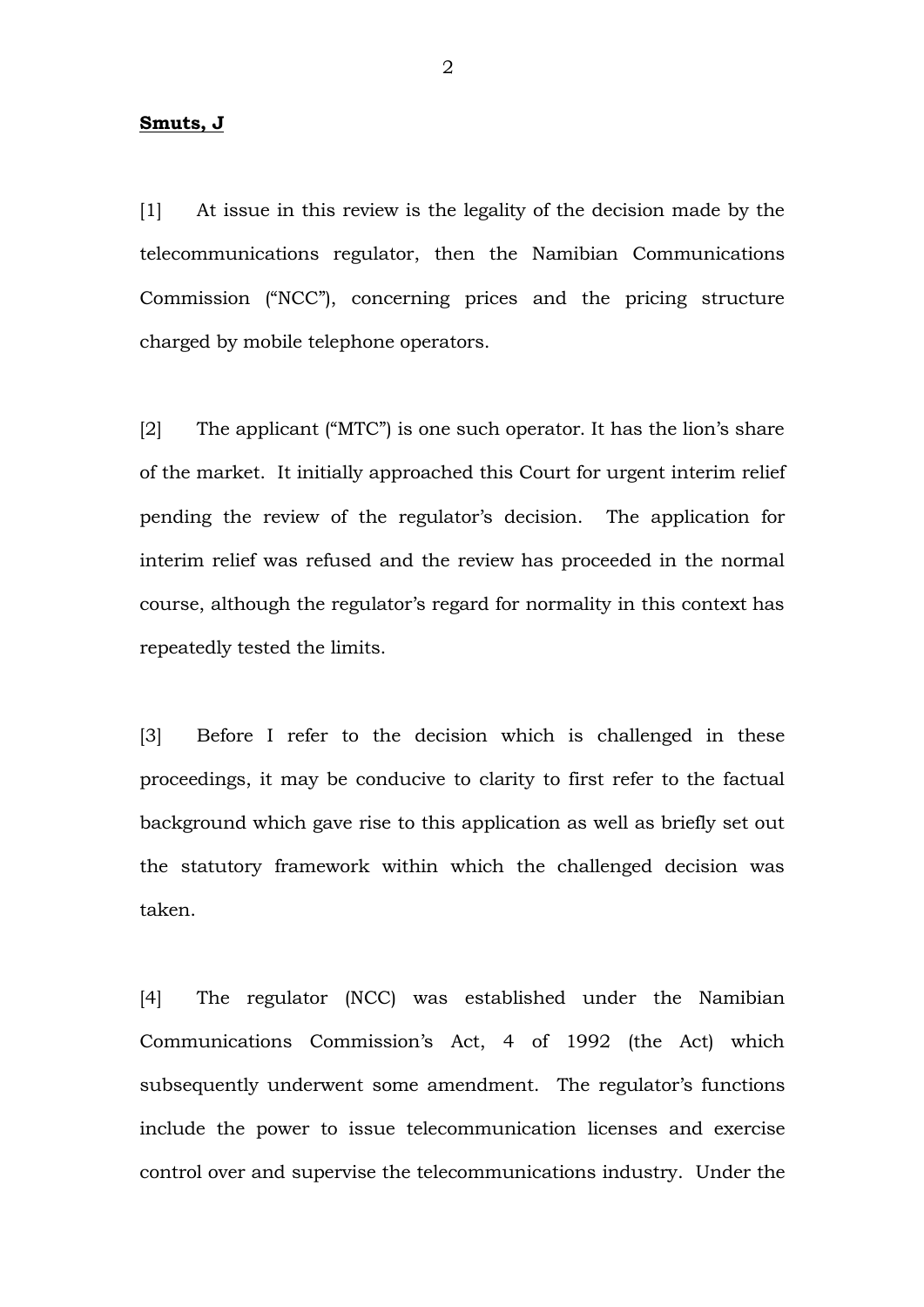Posts and Telecommunications Act, 19 of 1992, telecommunication services may only be conducted under the authority of a license granted by the regulator. Such a license is subject to the restrictions and conditions which may be imposed by the regulator generally or in a particular case. <sup>1</sup> The regulator is authorised to impose these conditions generally by way of notice in the Government Gazette. 2

[5] The regulator's empowering legislation was amended in 2004 to enable it to determine the procedures, fees and conditions relating to telecommunication licenses. The regulator was specifically authorised to take into account when considering granting a telecommunications license matters relating to fair competition and any other matter which the Commission considers relevant. 3 The regulator is also expressly authorised to impose obligations and requirements on an applicant for a license regarding its rights and obligations relating to interconnection.

[6] Prior to the licensing of telecommunications operators brought about by the legislation referred to, services of that nature were the exclusive preserve of the State which thus had a legislated monopoly. One of the considerations which form the basis for this prior regime was a governmental imperative to ensure universal access to

<sup>1</sup> S 2(3) of Act 19 of 1992

<sup>2</sup> S 2(4) of Act 19 of 1992

<sup>3</sup> S 22(B)(4) of the Act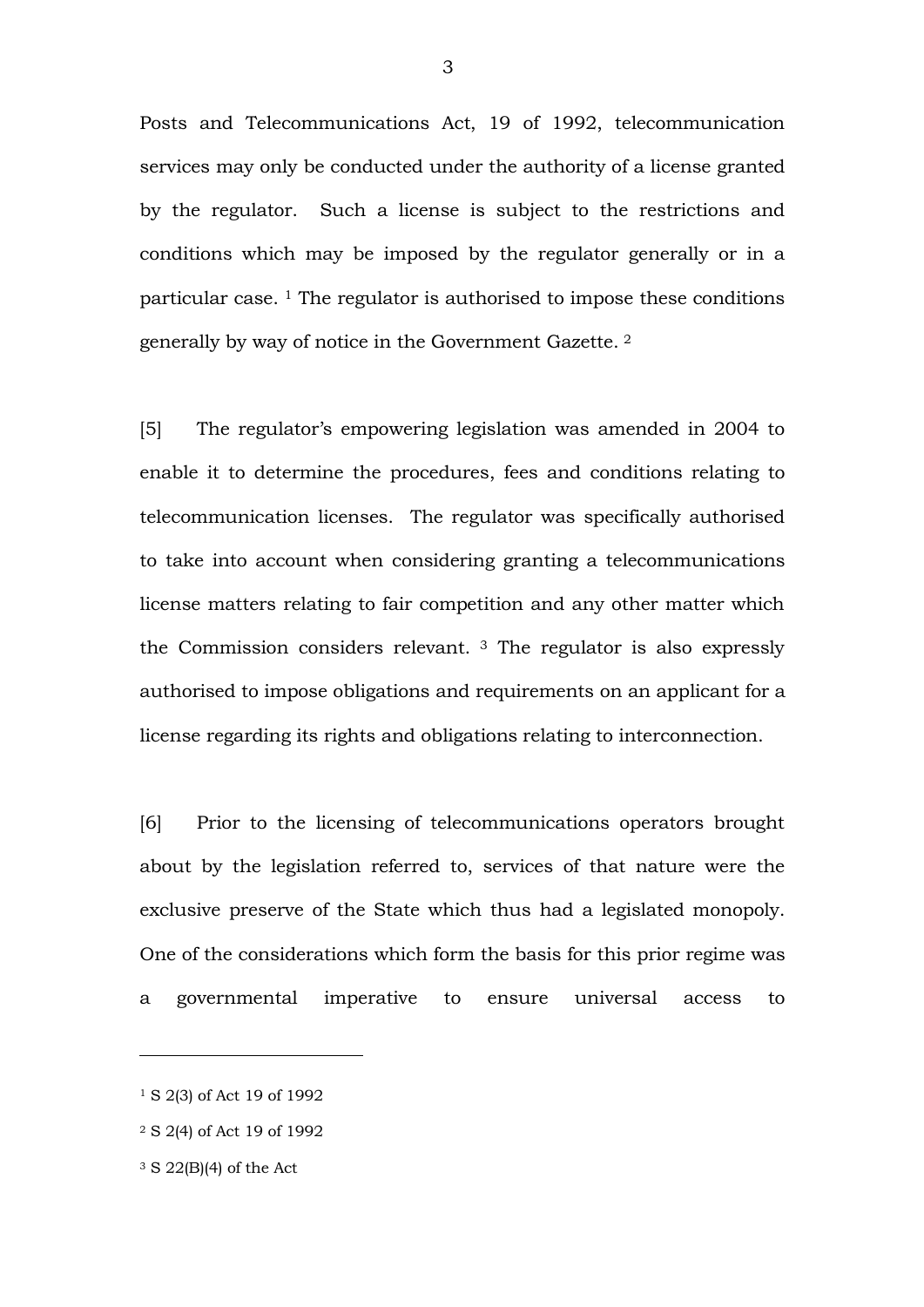telecommunication services. 4

[7] This statutory framework has since changed. After the decision was taken, the Act was repealed and the NCC has been succeeded by the Communications Regulatory Authority of Namibia ("CRAN") which formally substituted the NCC in these proceedings.

[8] The applicant (MTC) had been the sole mobile phone operator in the Namibian market from 1995 to 2006. A second operator, the third respondent (LEO) was then licensed, although it initially traded under a different name. The Act was amended in 2004 to empower the regulator to take into account relevant matters relating to fair competition when considering the granting of the requisite license. The mobile phone market thus transformed from a monopoly carried on by the applicant to one which contemplated fair competition and other participants. The amendment also brought about the authority to the regulator to determine procedures, fees and conditions relating to licenses.

[9] In the answering affidavit, the erstwhile chairperson of the NCC, Ms Beukes-Amiss, referred to the need for regulatory intervention, including regulating tariffs in order to create fair competition in this context so that new entrants like the third respondent (and the second respondent with its mobile offering) would be afforded the space to

<sup>&</sup>lt;sup>4</sup> Burns *Communications Law* (2<sup>nd</sup> ed, 2009) at 397-399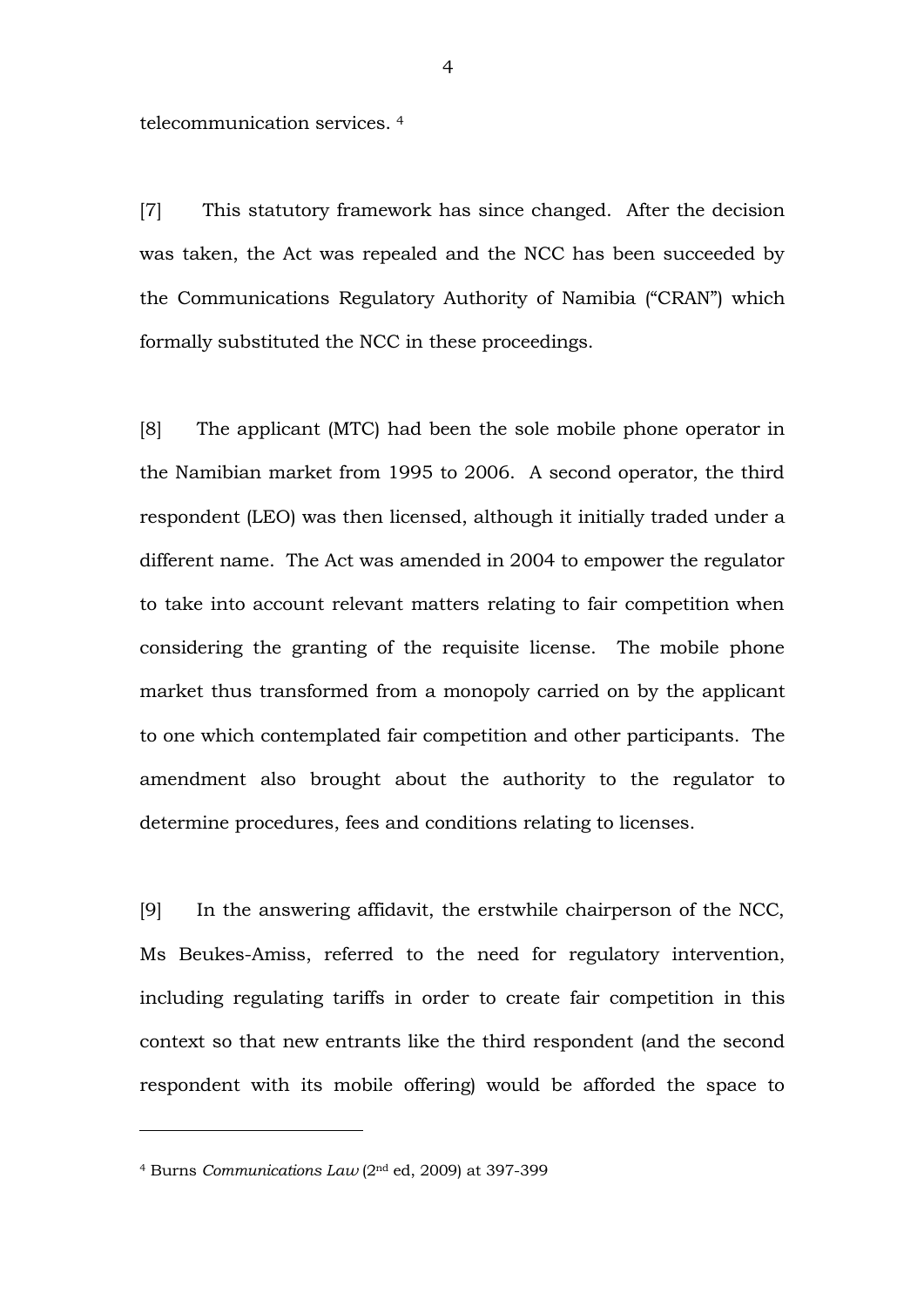actively participate in the market.

[10] The former chairperson also explained certain terms which are, used in the mobile phone industry such as a club effect. It occurs where offerings are structured so that customers of a network which has a large pool of subscribers can benefit from calling and being called from that large pool of subscribers. This could have an adverse impact upon competition and also create traffic distortion across networks and thus negatively impact the consumer. There was also reference to cross-subsidisation and tying or bundling with prices being set below cost as a strategy for customer acquisition. This occurs where the use of one product is conditional upon the purchase of a second product or where discounts are offered to customers who take a combination of products or services. These strategies would not necessarily inhibit competition but could do so depending upon circumstances. There was also reference to the concept of predatory pricing where an existing operator prevents entrants from gaining any reasonable foothold within the market by aggressively charging very low prices. That incumbent would then be able to subsequently raise prices to recoup lost profits which resulted from such an exercise, after repelling its opposition.

[11] It is within this context that the regulator supervises the industry and exercises its powers with regard to licensing and setting of conditions including prices. The statutory injunction to take into account fair competition is underpinned by the introduction of the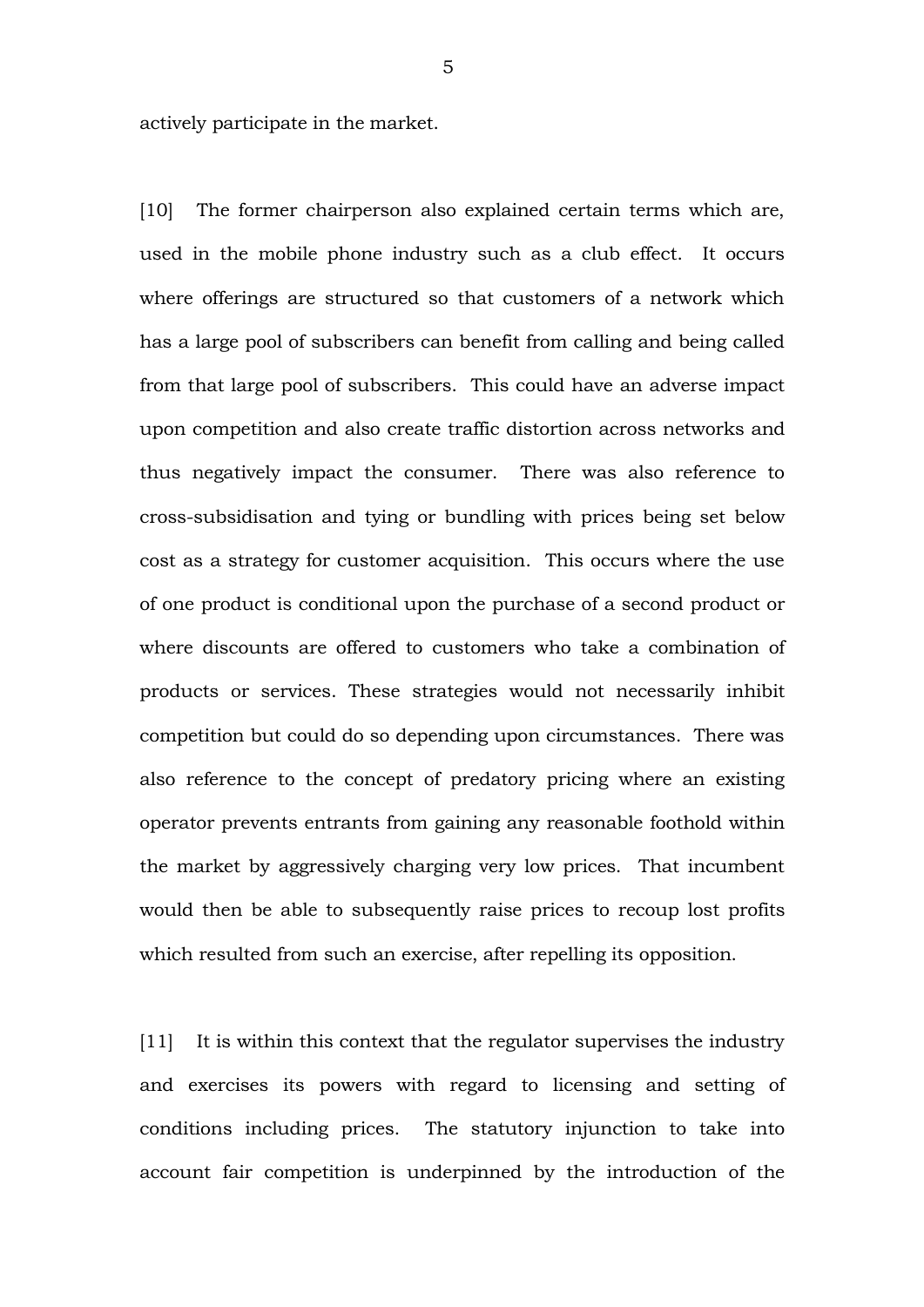Competition Act, 2003. 5

[12] The erstwhile chairperson of the regulator stressed that a fundamental reason for tariff regulation would be to promote competition which is in the public interest and consonant with the values and principles set out in the Competition Act.

[13] This is statutory context which has given rise to this application in which MTC seeks to set aside the decision taken by the NCC as published in Government Gazette 36 of 2011. The relevant portion of the Gazette is as follows:

**"All Licencees and providers of public mobile cellular**  services shall implement a price cap for off-net call prices and call prices to fixed-lines to the level of their on-net prices. Off-net prices and prices for calls to fixed-lines may no longer exceed those of on-net calls for each product or **service. This applies for voice and text messages.** 

**However, rates charged on voice calls between numbers belonging to the same institution or company, where subscriptions are part of the same contract (i.e. intragroup**  tariffs) are exempted from the above resolution. Intra-group

<sup>5</sup> Act 2 of 2003 put into operation on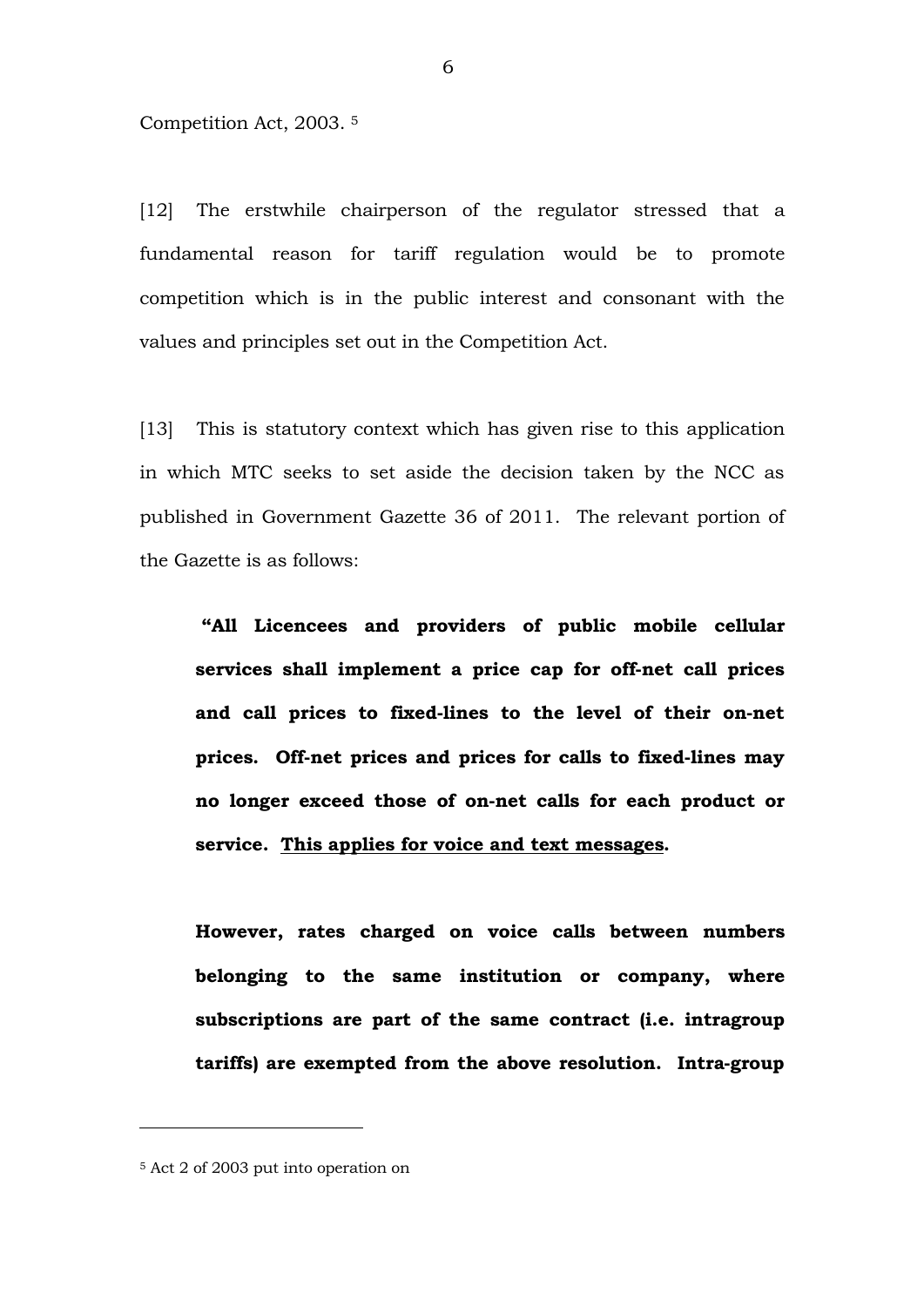**calls shall be classified as internal calls.** 

**The price cap will only have a small negative financial impact on MTC and LEO since the majority of billable minutes are on-net, but will be of greater benefit to their customers in providing affordable services. The amendment is based on the following reasons:** 

- **1. Mobile termination rates were reduced to the cost of an efficient operator on 1st January 2011. Terminating a**  call on another mobile network or on a fixed-line **network therefore costs approximately the same as on the own network.**
- **2. The spirit of the licences granted is fair competition. Operators are not allowed to engage in any anti**competitive cross-subsidisation. Without an objective **cost difference there exist no reasons for discriminating in retail prices against other networks.**
- **3. Club effects which arises when consumers tend to have a preference for a network with a large pool of subscribers in order to benefit from the possibility to call and be called at a lesser calling rate by the largest possible number of subscribers have adverse impacts on competition and consumer welfare. The enforced price**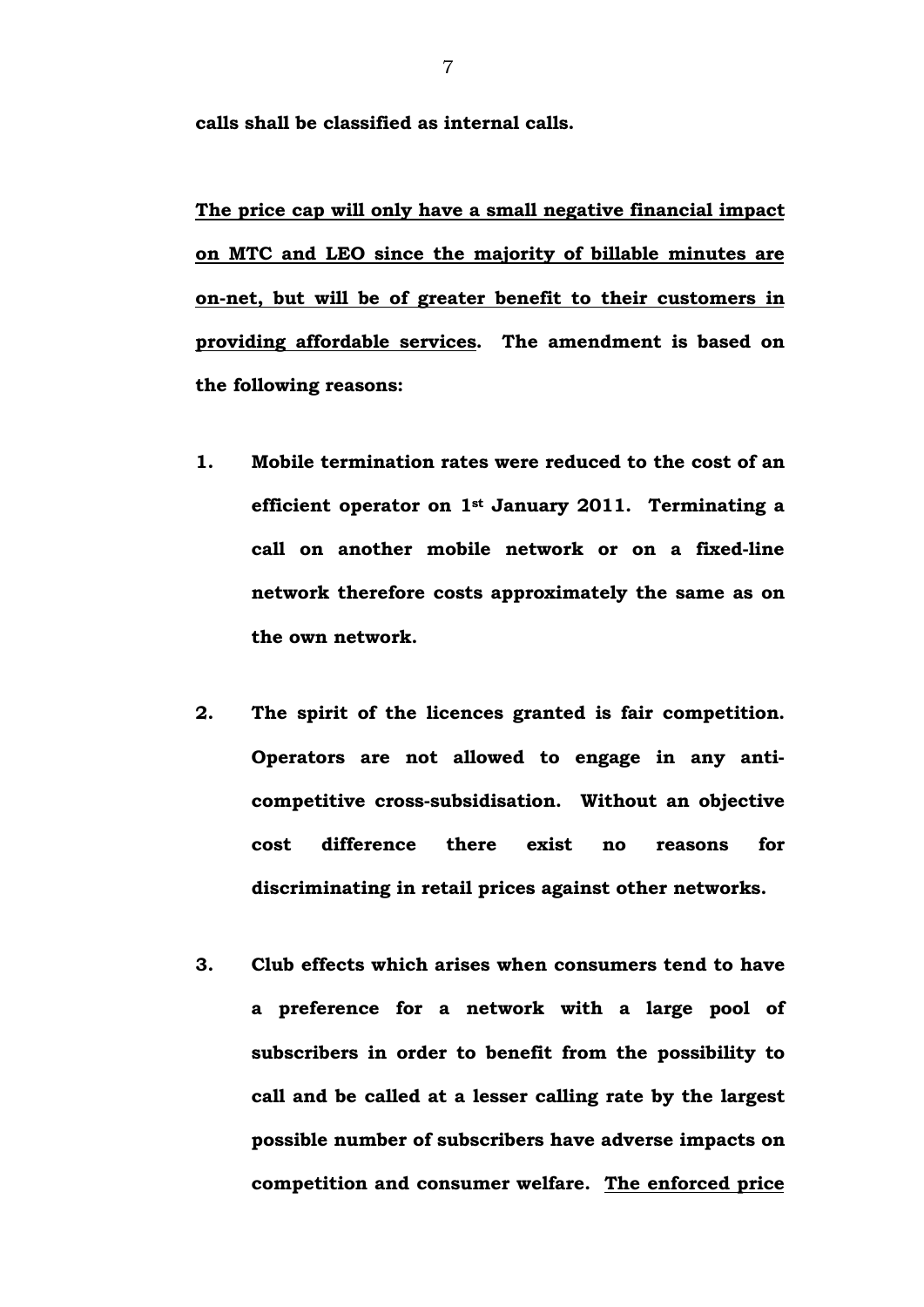**cap will reduce any club effects and curb traffic distortions.** 

**Bundled voice minutes and text messages are expected to be network neutral. Bundled voice minutes and text messages are not part of this regulation. The Namibian Communications Commission (NCC) will monitor market developments and regulatory interventions may be undertaken if bundling is being used to create club effects.** 

**The Namibian Communications Commission (NCC) strives to ensure fair competition in Namibia's telecommunication sector."**

[14] The gazetting of the decision was preceded by notices to the operators being MTC and the second and third respondents. Their notifications did not include the underlined portions of the above text which appeared in the Gazette. The significance of this aspect is referred to below.

[15] The factual background to the taking of the decision of relevance to this application extended over some 18 months. On 12 June 2009, the third respondent (LEO) directed a written complaint to the Commission, taking issue with high off-net rates charged by MTC. These are the rates which MTC charged its customers to connect to other networks. It is self-evident that a practice of this nature could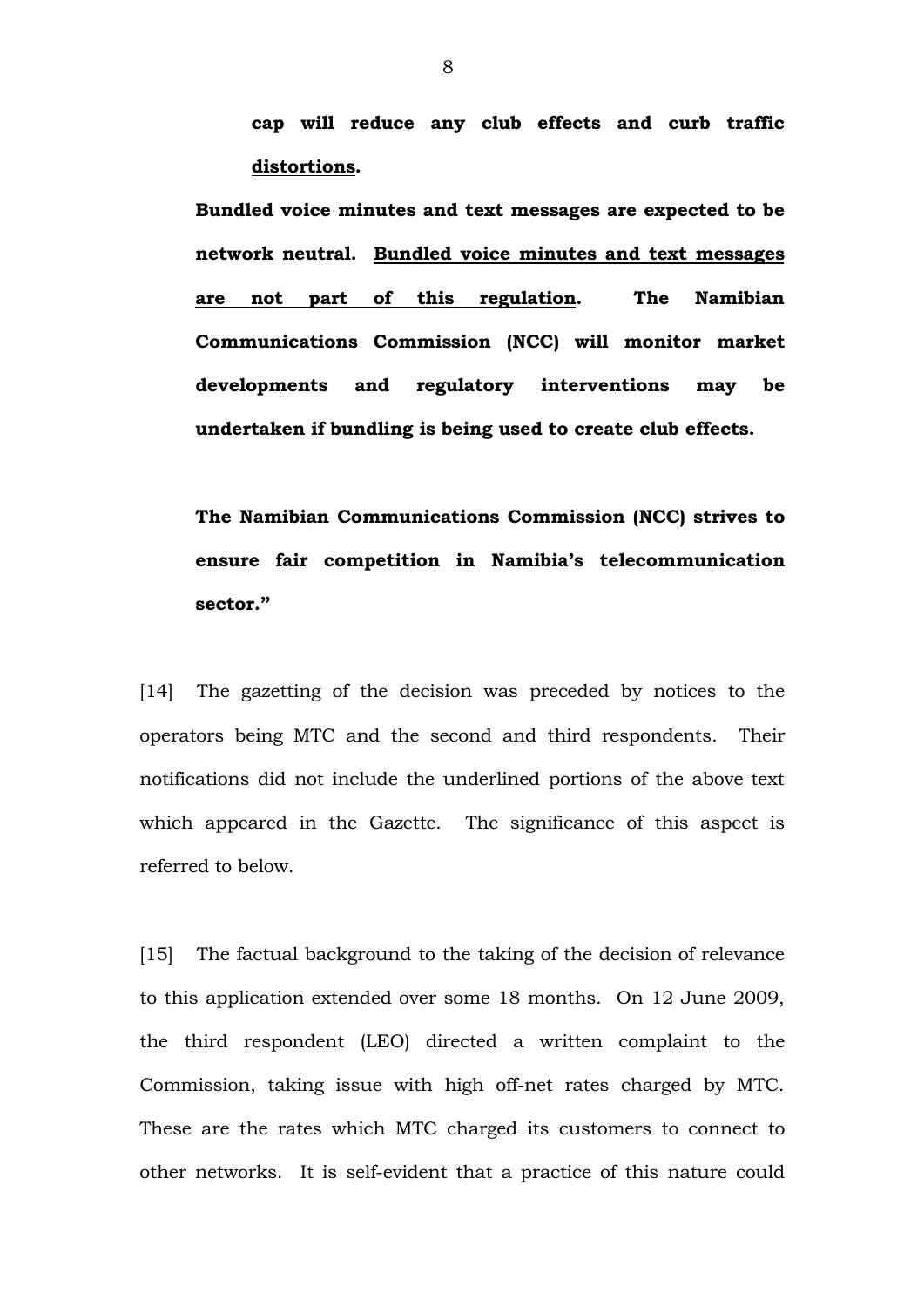inhibit a new entrant from gaining a foothold within the market. In this context the previous chairperson of the Commission referred to the best international practice to address an issue of this nature would be to utilize wholesale price interventions known as termination rates to bring about fair competition. Only if this intervention did not achieve the desired degree of fair competition, should a regulator then resort to regulating retail prices.

[16] The process which was initiated by this complaint did not however lead to a reduction in off-net and on-net price differentials for most products offered by operators. In May 2010 the then chairperson of the NCC addressed MTC, raising the Commission's concern that MTC was not passing on a reduction in termination rates to consumers. This letter specifically foreshadowed the NCC considering a price cap and rate of return regulation should termination reductions not be passed on to consumers. High off-net rates were specifically stated by the NCC as being seen as **"anticompetitive pricing to misuse market dominance to cause traffic imbalances**".

[17] The MTC and other operators were invited to propose off-net and fixed price reduction within some 10 days after the letter was addressed. The second and third respondents each referred to their initiatives in passing on a reduction of termination rates to consumers. The second respondent expressly stated that current off-net rates were anti-competitive. MTC responded by referring to its own initiatives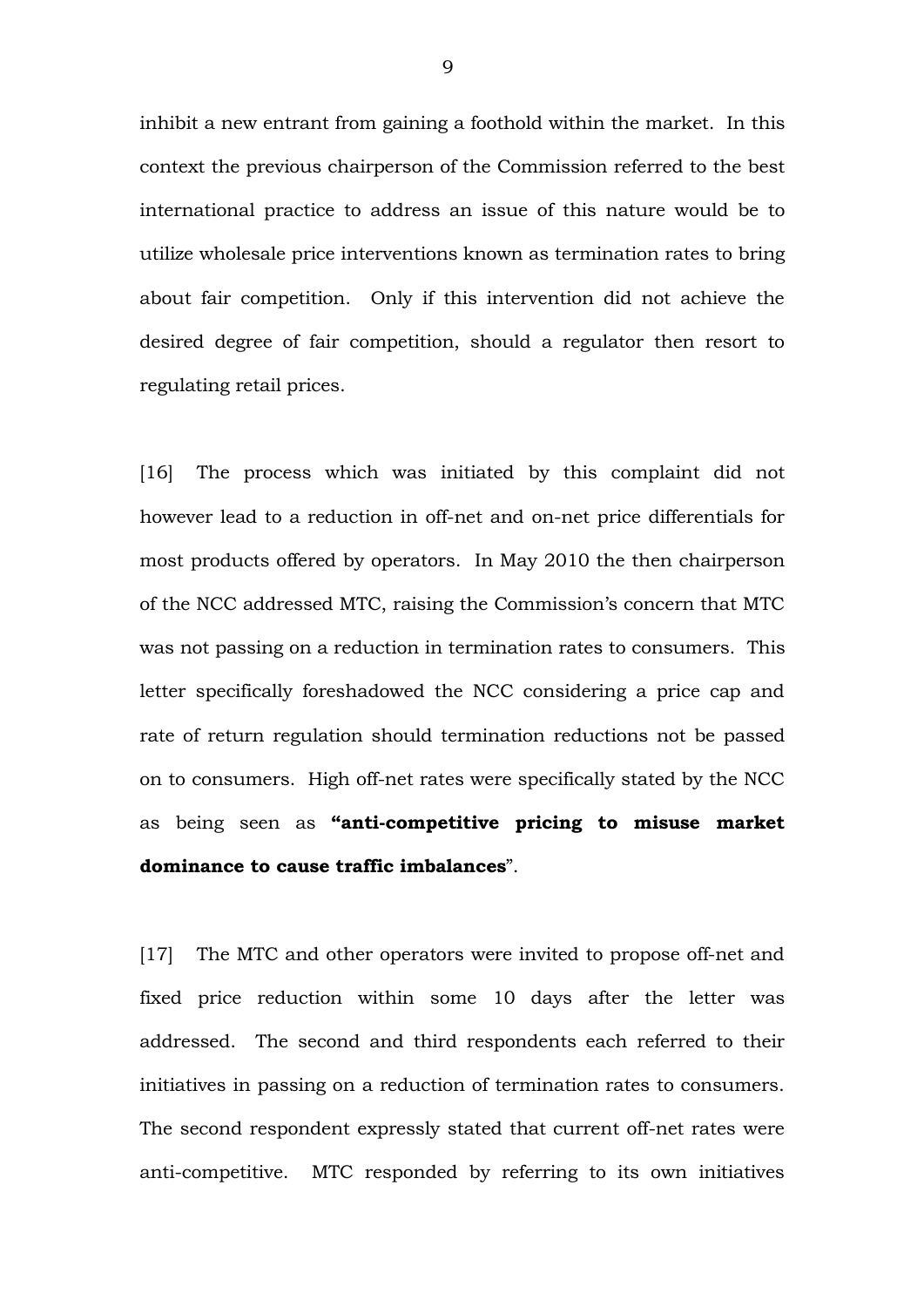which resulted in a decrease in off-net prices and sought to persuade the NCC not to regulate prices by asserting that its own prices were competitive within the context of the SADC region.

[18] The NCC then separately responded to the three operators in letters on 27 July 2010. In its response, the NCC acknowledged the reduction in off-net prices. It confirmed to the second and third respondents that they each believed that a regulatory intervention was required by the NCC. In its response to MTC, the NCC stressed MTC's license conditions which reserved the right to the NCC to enquire about tariffs or fees and the right to order an amendment to tariffs, fees or services with written reasons and justification. The letter proceeded to state:

**"The NCC understands from MTC's response that it believes that no regulatory intervention is required. However, a Namibian operator lodged a complained with the NCC**  regarding MTC's high off-net and fixed-line rates. The NCC **has several options to deal with such a complaint. Conducting an extensive market/tariff study, as MTC suggested, is one of them. For now, the NCC seeks the opinions of operators regarding the need for tariff regulation and the views for particular regulatory interventions such as**  price caps for off-net and mobile to fixed-line prices. A **market/tariff study and subsequent regulatory interventions**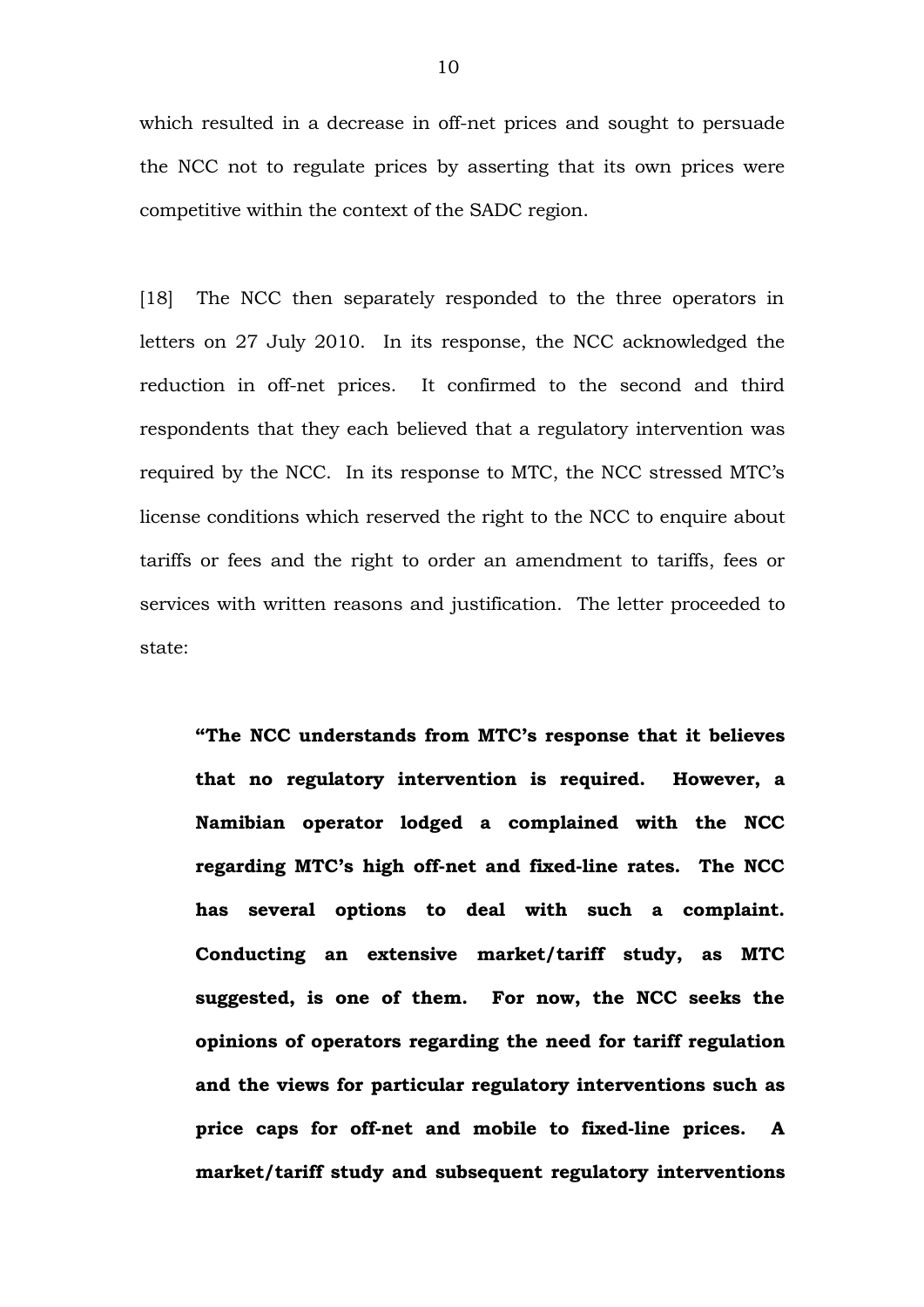**would not be required if operators signal their willingness to**  reduce off-net and fixed-line prices. The NCC would like to **invite MTC to comment the following proposed interventions:** 

- 1. **Price cap for off-net calls and calls to fixed line networks of N\$1.80.**
- 2. Mandated reduction of off-net calls and calls to fixed**line networks in line with termination rate reductions for all operators.**
- **3. Setting off-net prices equal to on-net prices and equal** to calls to fixed-line networks. This intervention **removes advantages a network may have to size and eliminates "club" effects.**
- **4. Setting a price cap of on-net price plus termination rate** for off-net call and calls to fixed-line networks. This is **a softer cap compared to the intervention 3 and limits possible advantages from network size and club effects.**

**The NCC would like to invite MTC, as well as other mobile operators, to comment on the suggested interventions and**  detail their plans for off-net prices and prices for call to fixed **line networks by Tuesday August 10, 2010.**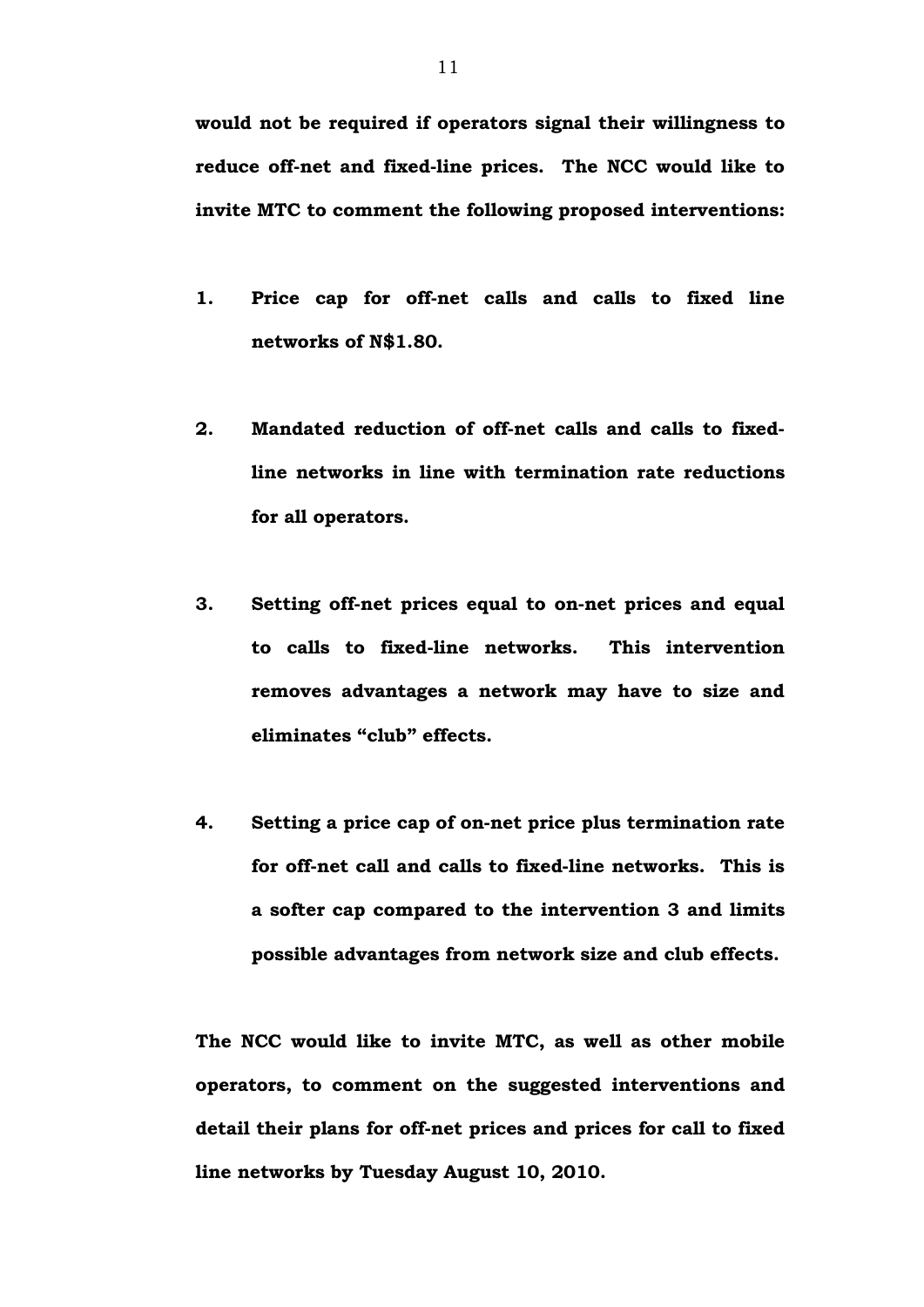**Please do not hesitate to contact me if two weeks is too short for MTC to respond to this request."** 

[19] The regulator's approach was welcomed by the second and third respondents. The third respondent specifically supported nondiscrimination between on-net and off-net rates on all tariff packages and promotional offers and to eliminate the club effect which would afford consumers the opportunity to choose between operators.

[20] In its response, MTC in a letter dated 9 August 2010 reiterated its position that the proposed interventions would be **"unwise"** and **"unnecessary"** and would hurt consumers. It did not respond to the invitation to address the four options set out in the letter of 27 July 2010 and instead raised what it termed **"three overarching points"**:

- **"1. The NCC does not have the legal authority to take the actions it has proposed;**
- **2. The NCC has not followed proper procedures; and**
- **3. The rate regulation that the NCC threatens is unwise, unnecessary and will end up hurting consumers more than it helps."**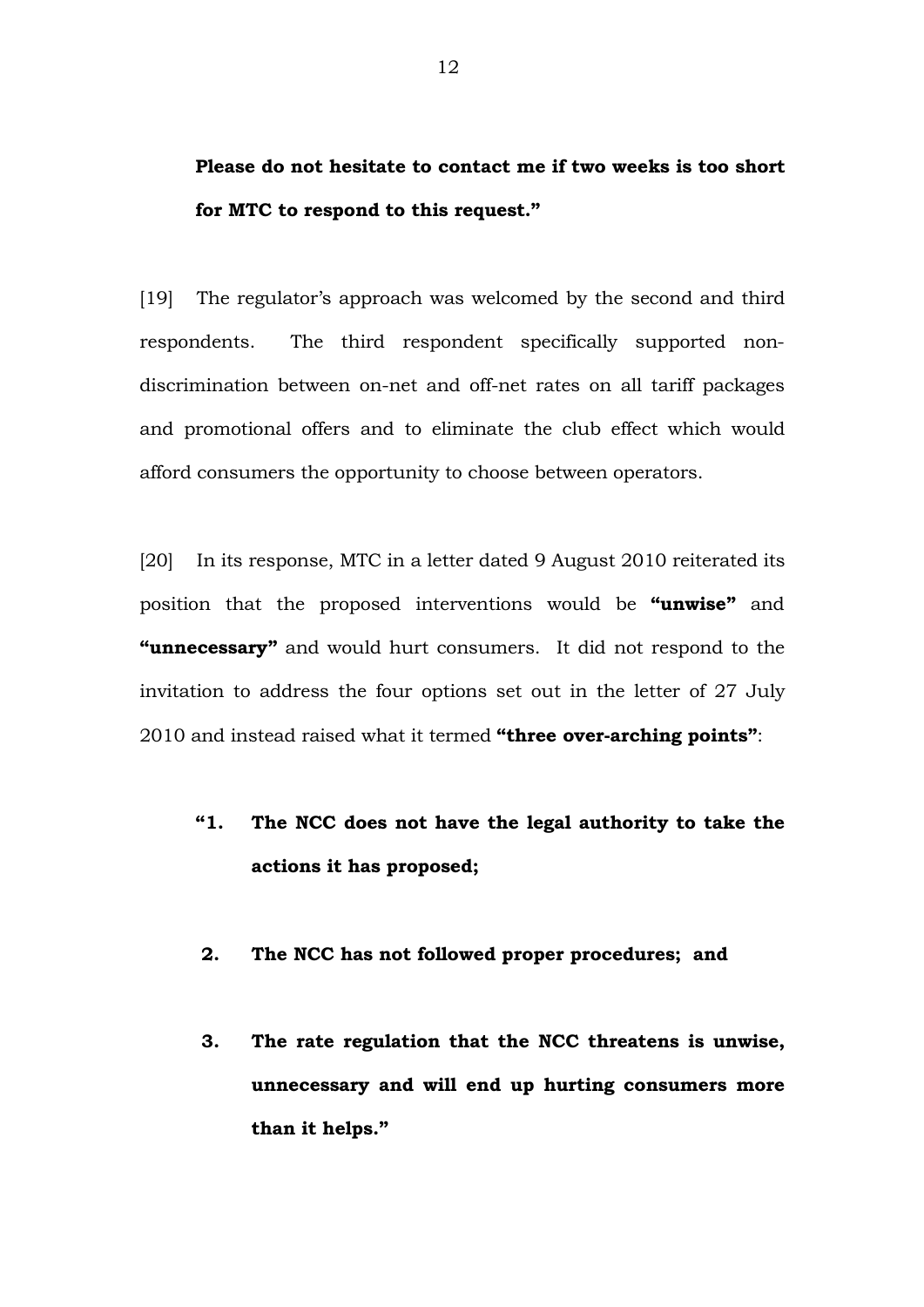[21] The MTC response further stated:

**"Around the world, consistent with proper regulatory practice and common law principles, to determine both the need for and method of regulating both retail and wholesale rates, regulators are required to undertake a fair and transparent process that allows for effected (***sic***) parties to present legal, economic, and technical arguments so that the regulator avoids decisions that are arbitrary or that undermine good public policy. Here, in sharp contract to proper procedures, the NCC is attempting to make its determination based simply on a series of brief letters demanding comment within incredibly short turnaround times – and referring to a complaint that MTC has seen, which was filed by an anonymous party. This in our view violates MTC's rights to a fair and reasonable administrative justice or action. Such a process imply cannot result in an informed decision. A thorough and proper proceeding must therefore take place before the imposition of dramatic new regulations, in which MTC is presented with the specific reasons for regulation rather than generalities, and in which MTC is afforded adequate time to respond with legal and economic testimony on these complex and important issues. Without such a**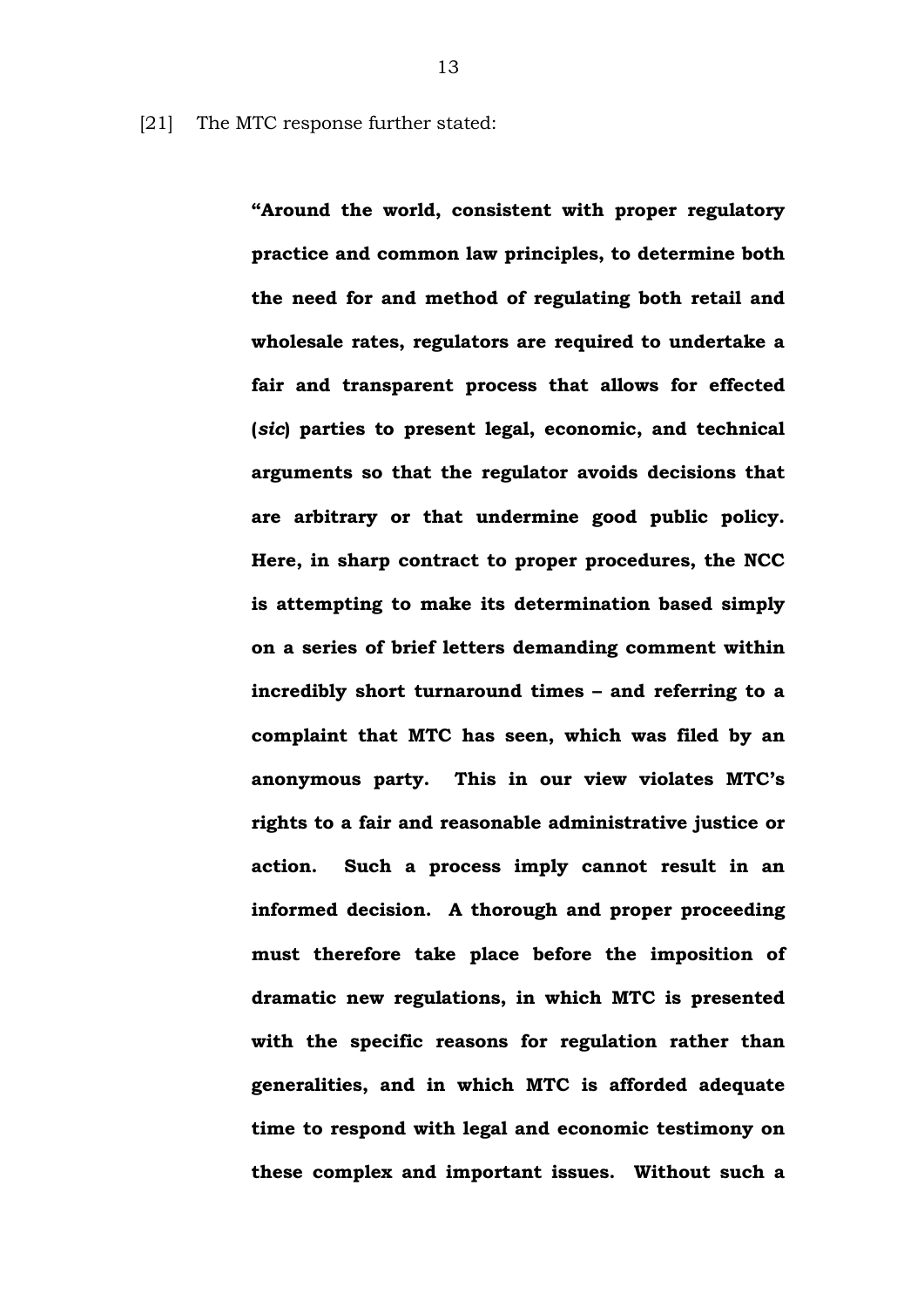# **proceeding the NCC will not comply with section 18.8 or well established principles of Namibian Administrative Law."**

[22] The reference to "section" 18.8 is a paragraph of that number included in MTC's license conditions which permits the NCC to order an amendment to its tariff, fees or services with written reasons and justification to which I have already alluded.

[23] Instead of seeking further time to respond to the regulator's invitation for comment on the four specific proposals, MTC instead reacted in this manner to that invitation. It did not subsequently seek further time to respond to the four specific proposals.

[24] The third respondent (LEO) subsequently addressed the NCC on 20 October 2010 requesting it to take speedy and effective action in respect of the regulation of cross-network tariffs and specifically stated:

**"MTC has always charged higher tariffs to other networks than on their own network. This is a typical abuse of a dominant position …".** 

and

**"It is clear from these packages that MTC abuses its**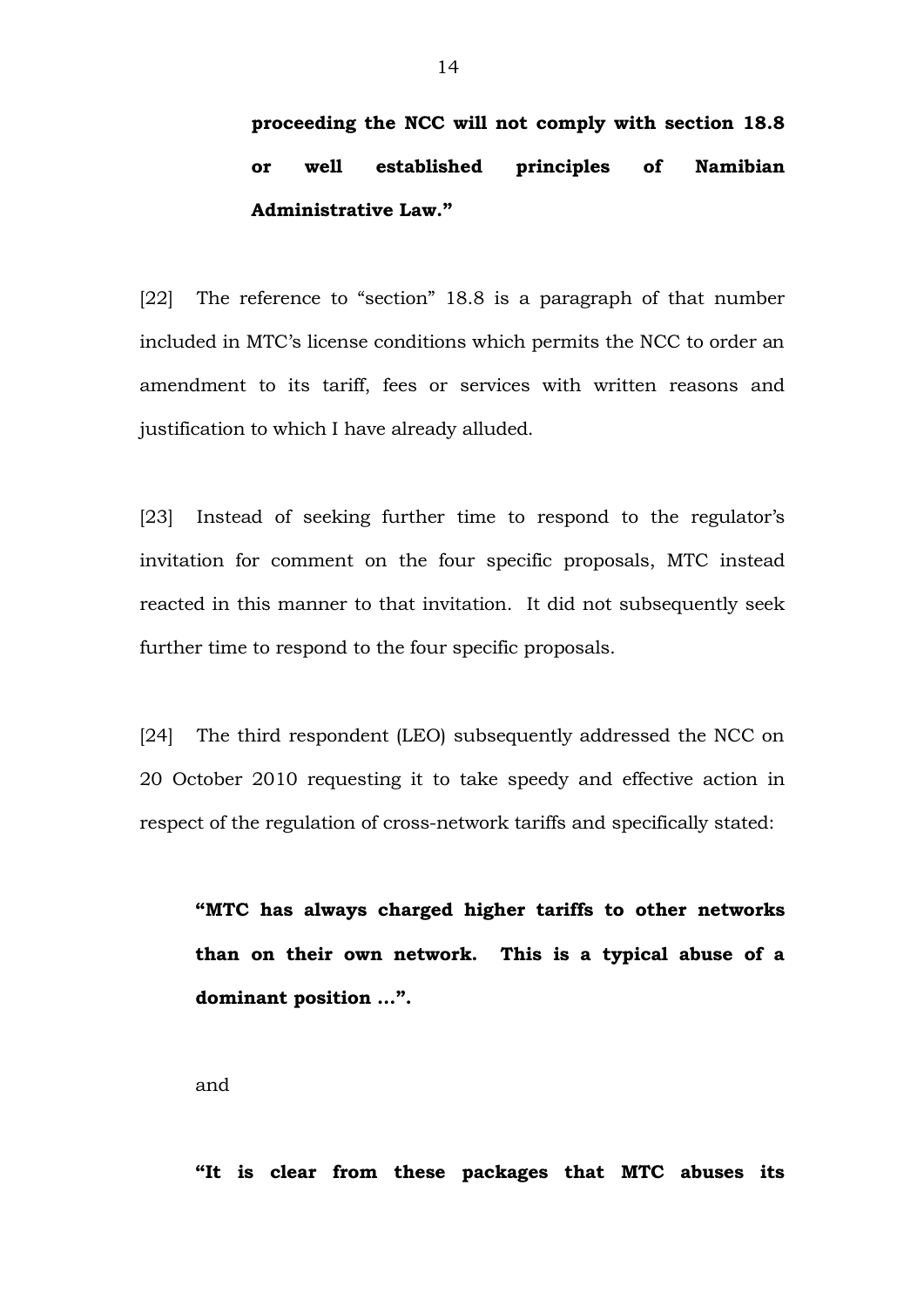#### **dominant position with impugnity."**

[25] This approach was followed up by LEO with further letters in November 2010 referring to MTC's **"abuse of dominant market power**  and anti-competitive practices".

[26] The regulator then on 9 December 2010 addressed a further letter to the operators, including MTC, entitled "Off-Net Rates, **Dominant Market Position and Anti-Competitive Behaviour"** which reads as follows:

**"During the past few months, some operators have lodged**  complaints pertaining to the issues of off-net rates, dominant **market position and anticompetitive behaviour.** 

**The same complaints were also lodged with the Political Office Bearers of the Ministry of Information and Communication.** 

**In pursuant to address these concerns the Chairperson of Commission and the Honourable Minister of Information and Communication deliberated on these issues and concluded that amicable solution should be obtained for these concerns as a matter of urgency.**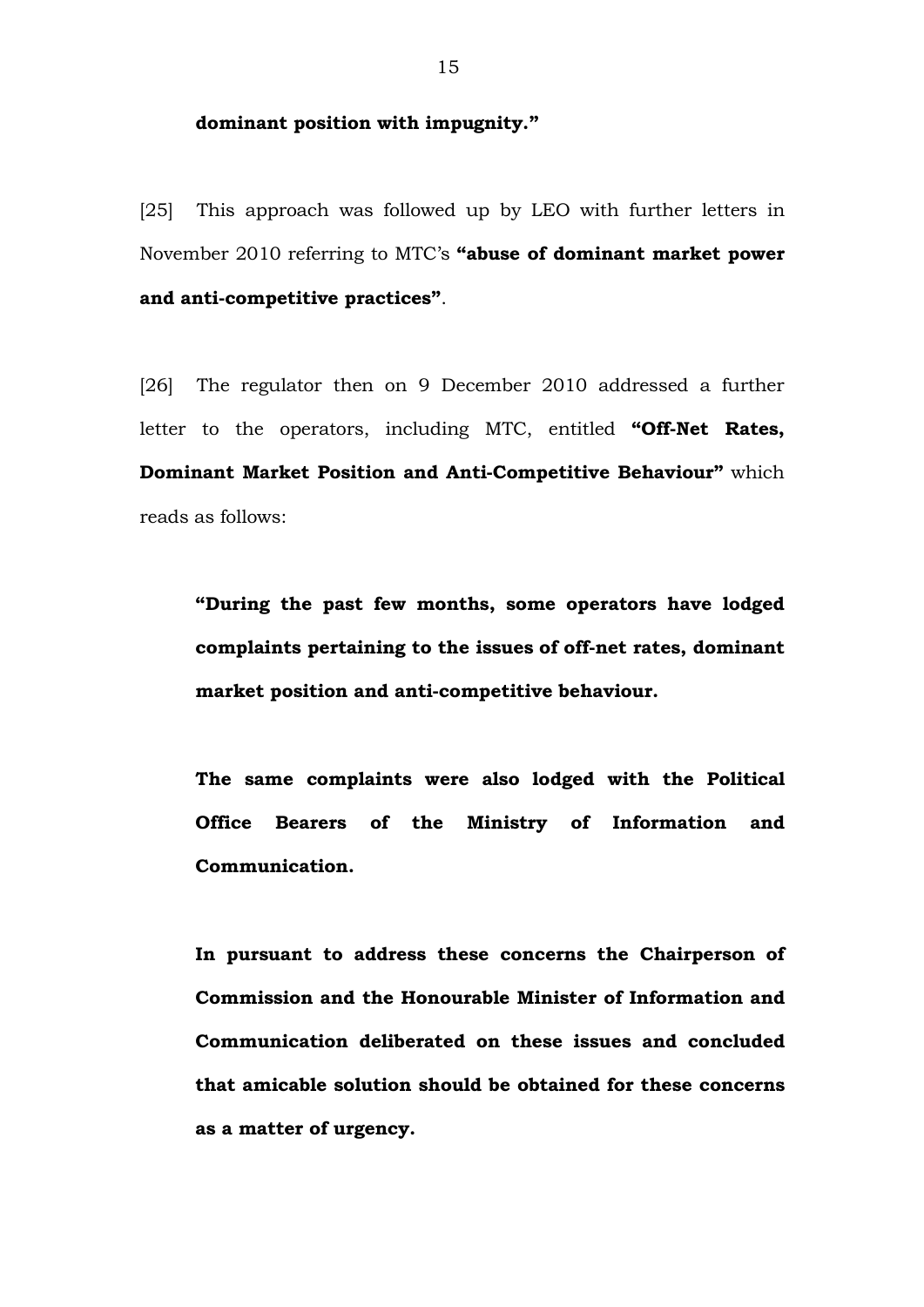**Kindly take notice that the Commission is currently perusing the various alternatives and suggested suitable options regarding the modes operandi in solving the issues relating to the different concerns areas.** 

**Further take notice that should the Commission be eventually convinced of the identified and/or proposed suitable options as solutions to various concerns, the Commission would make a ruling / directive to be published in the Government Gazette as a General Notice and all the Operators will be informed accordingly and required to adhere thereto.** 

**It is against this background that the Commission would like to inform you that the mentioned issues are receiving its attention, hence, you will be informed of the Commission's final position pertinent to all the concern areas in due course.** 

#### **I trust that the above is to your satisfaction."**

[27] This letter resulted in a swift response from LEO on 13 December 2010 encouraging action on the part of the regulator. On 29 December 2010, MTC set out its position with regard to off-net rates. It complained that the NCC had not spelt out its written reasons and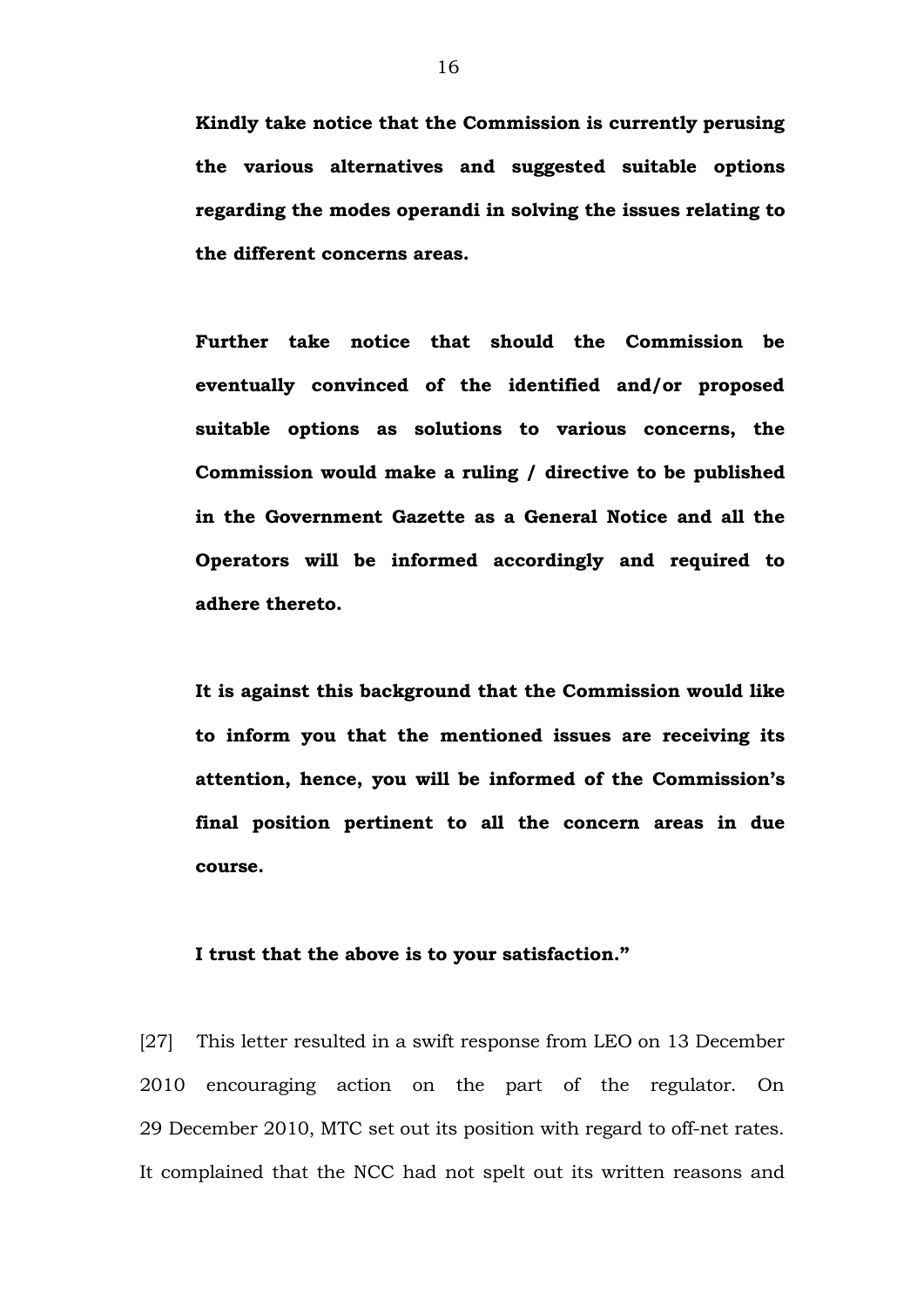justifications for regulations. It further asserted that **"proper regulatory practice and common law principles"** require that regulators undertake **"a fair and transparent process that allows for affected parties to present legal, economic and technical arguments in response"**. In the absence of this, MTC contended that the regulator's decision would be arbitrary or undermine good policy. It also asserted that its rates are reasonable and competitive and that it offered a variety of service offerings to consumers. It complained that the complaint had not been provided to it. MTC also asserted in this letter:

**"In sharp contrast to the proper procedures mentioned above, the NCC is saying that a decision will be taken if the Commission be convinced of the suitability of the proposed options to the various concerns, which we deduce to mean policy solutions suggested by the complainants. In our views, that it would be a tremendous violation of MTC's rights if we were not given an opportunity to make our written comments, and if our points of views were not taken into consideration as well."** (*sic)*

[28] The erstwhile chairperson of the Commission points out with regard to this passage that the MTC was afforded an unlimited opportunity to present legal, economic and technical arguments in response to the NCC letter of 3 May 2010 informing MTC and other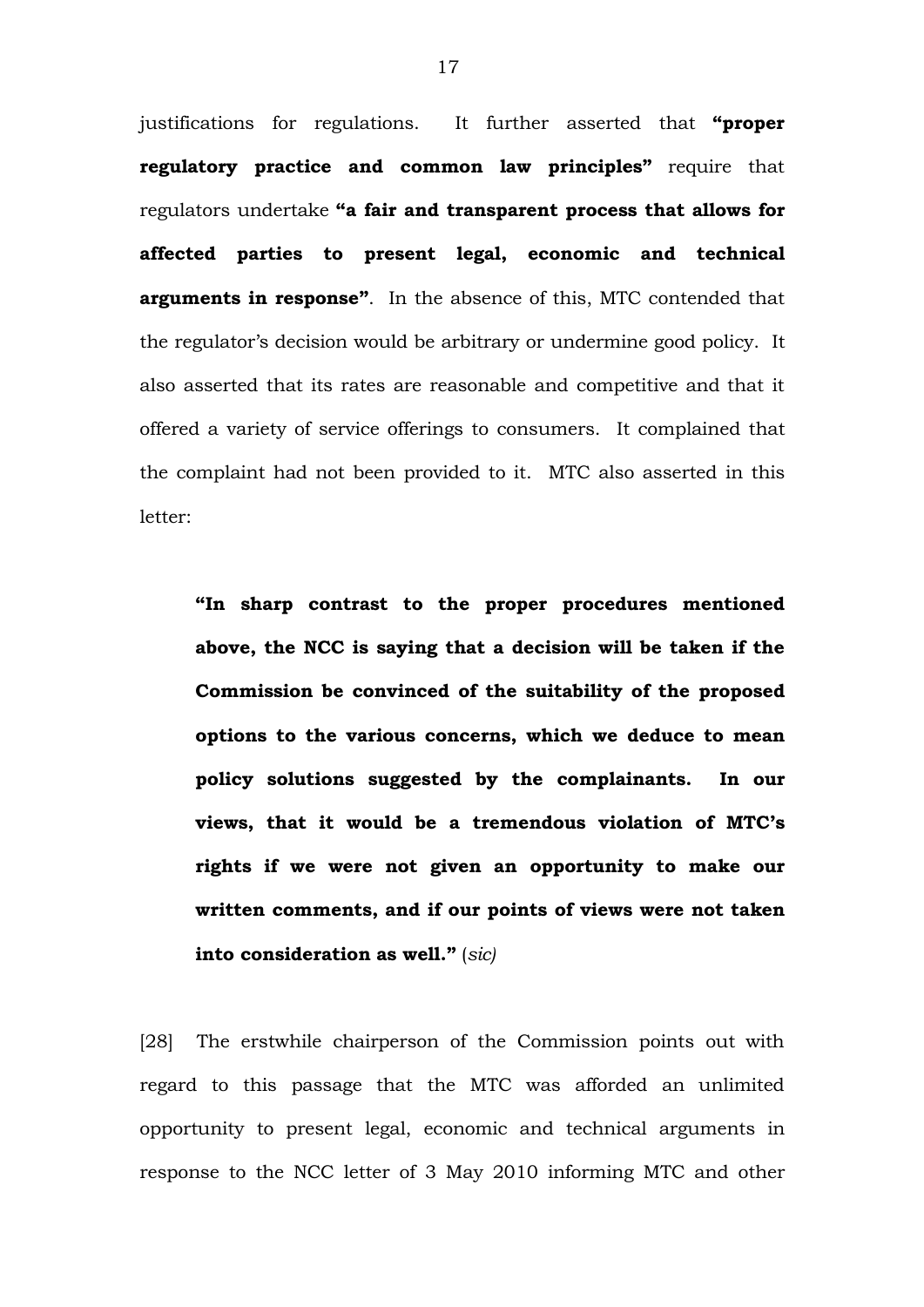operators that it had intended to regulate retail prices through price caps for off-net and fixed line calls. The MTC response of 29 December 2010 also included reference to data in a study conducted by Frost and Sullivan concerning pricing within the region. The MTC further stated that the complainants should be required to make public their legal, economic and technical arguments and an opportunity afforded to MTC to defend or comment in order for the process to be transparent. It further stated:

**"Only having this participatory methodology, with the possibility for the parties to produce their written submissions, can the conditions be created for the industry to reach the desirable amicable solution. This way forward is paramount, rather than taking a decision as mentioned in subparagraph (e) above which might force MTC to defend its rights to have a fair and reasonable administrative justice or action and which could expose NCC to all procedural fragilities mentioned above."** *(sic)*

[29] On 19 January 2011, the NCC invited MTC and the other operators to an industry hearing to make representations regarding retail price regulation. The letter of invitation stated:

**"The proposed regulatory intervention is to set a price cap**  limiting retail prices for off-net calls and calls from mobile to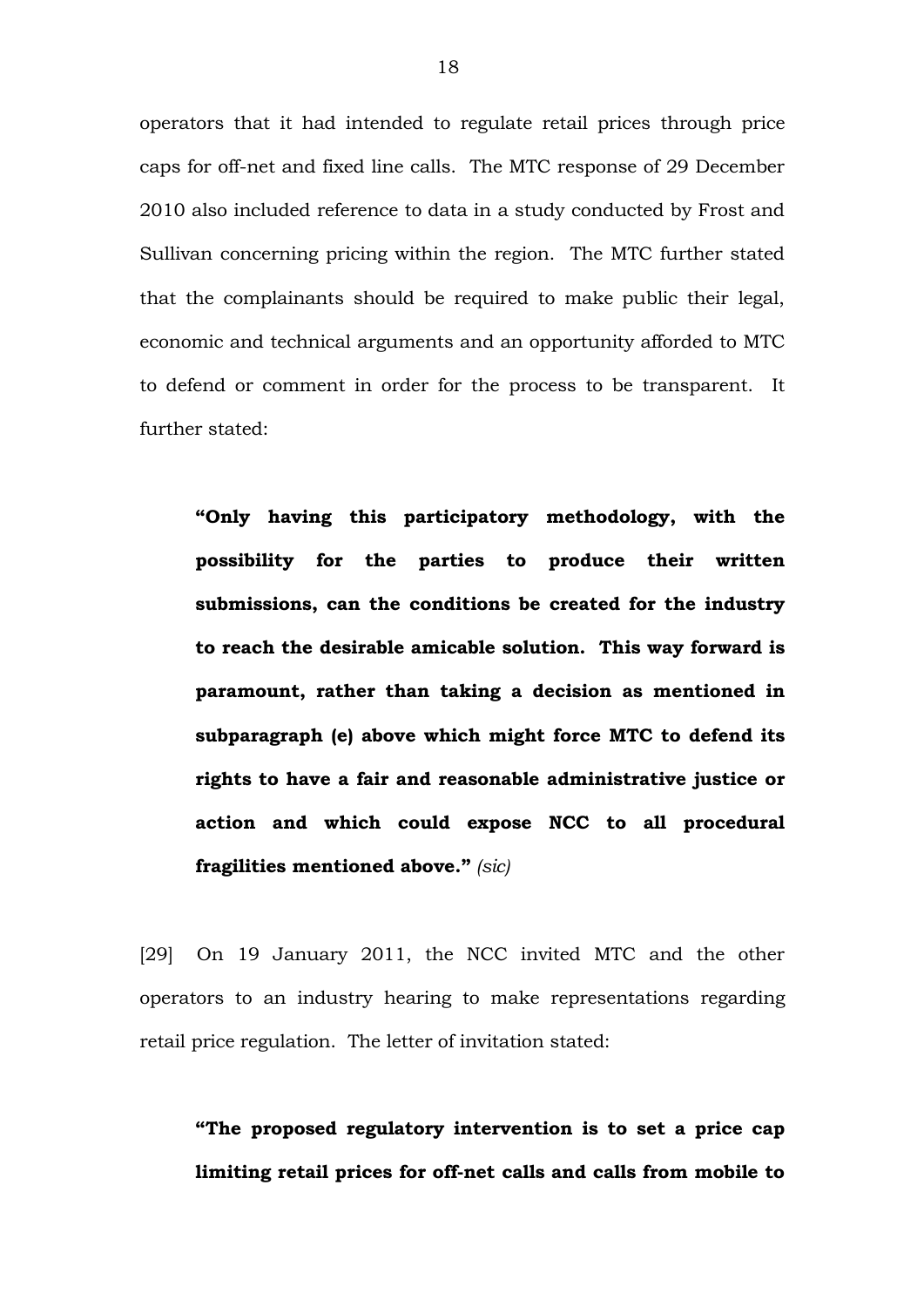fixed line to the level of on-net price for all license services."

[30] The NCC provided background in the letter with reference to complaints raised by the second and third respondents and also referred to the four options referred to in the NCC's earlier letter (of May 2010) to the operators. It was expressly stated by the NCC in the letter that:

**"The industry hearing aims at giving operators a platform to express their opinions additionally to the written comments made to the NCC. Operators are expected to provide legal, technical and economic arguments for or against the proposed intervention."**

[31] The hearing was thus set for 3 February 2011, giving the operators two week's notice. On 21 January 2011 the Commission also addressed the operators including MTC and requested their tariffs on all products for approval in accordance with their licenses by no later than 31 January 2011. There was express reference to the license condition which gave the NCC the right to request details of tariffs or fees and to order an amendment to tariffs, fees or services with written reasons and justification. There was also reference to the license condition which required MTC not to charge any tariff or fee until lodged in writing with the regulator.

[32] On 31 January 2011, MTC addressed a letter the NCC concerning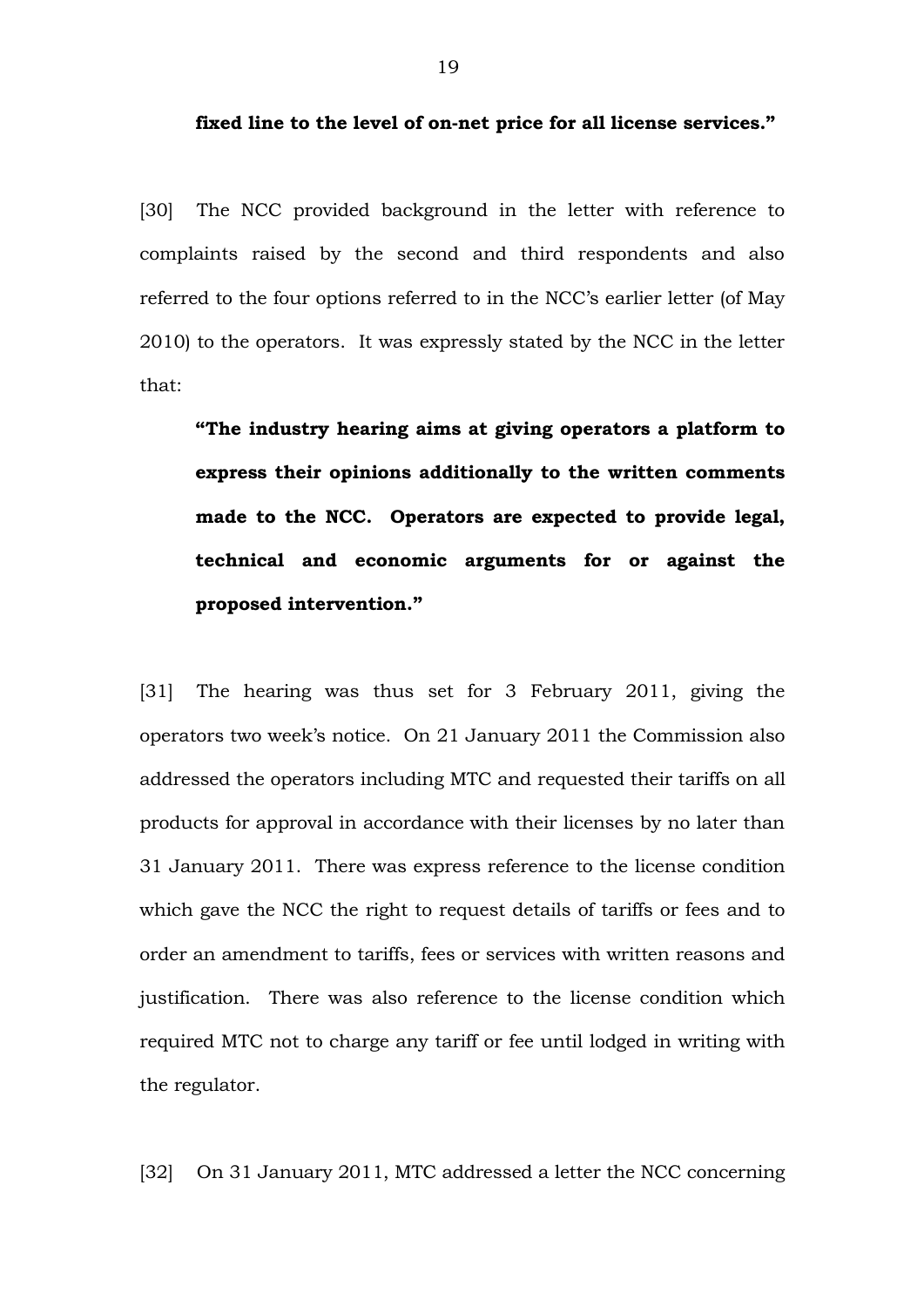the industry hearing, confirming that it would attend, but stressed that the regulator was **"not following appropriate procedures that are required before holding the hearing and envisaged regulatory intervention".** It complained again that the complaint had not been forwarded to it and requested the NCC to postpone further regulatory action until it had conducted a proper market study. The letter further stated:

**"Importantly, NCC's actions are also inconsistent with its obligations under section 28.1 of MTC's license which requires that the NCC act reasonably having regard to all surrounding circumstances before taking any decision, afford the operator reasonable opportunity to make representations in respect of all relevant issues and furnish written reasons for any decision so made. Clearly NCC neither responded to substantive issues raised in our letter of 9 August 2010, nor has it given MTC a written detailed explanation (and/or conducted any market study) before these decisions and regulatory intervention were taken. We have not received such an explanation, but only cursory letters with inadequate information and detail."**

[33] Despite this approach, the letter did not request any specific information or details from the NCC.

[34] The NCC through its chairperson responded to this letter by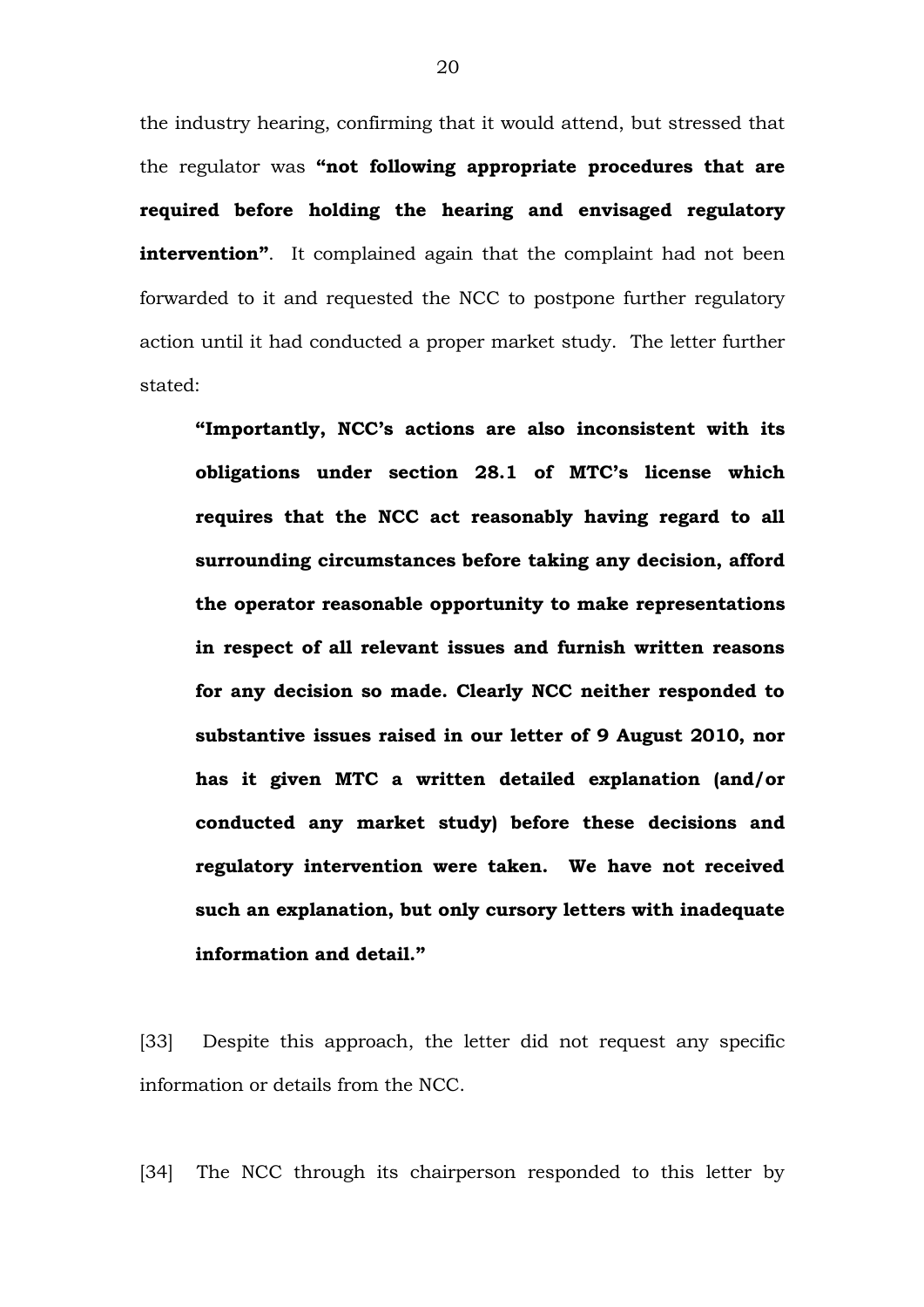making it clear that no decision had as yet been made and that once it would be made, reasons would be provided. It was also pointed out that legislation relied upon for some of MTC's contentions, the Communication Act, 8 of 2009, had not as yet been put into operation. The NCC also referred in its response to five written submissions made by MTC regarding price regulation in letters of 14 May 2010, 9 August 2010, 29 December 2010 and two of 31 January 2011 and stated that these responses had been considered by the NCC. It was also stressed that the hearing would provide MTC with the opportunity to be heard by presenting its position and discussing it with the regulator, (and responding to the other operators) and which had followed consultation over a nine months and was not premature – and thus there was no need to postpone it. The letter concluded by again inviting MTC to comment on the four possible regulatory interventions regarding off-net retail prices in the NCC letter of 27 July 2010. It was pointed out that MTC had not commented on any of these and was granted yet another opportunity to be heard in that regard at the hearing.

[35] The industry hearing proceeded in 3 February 2011. It was attended by MTC and the other operators, second and third respondents. An expert, advising the NCC, Dr Christoph Stork, was also in attendance and served as the facilitator at the hearing. He stated that the purpose of the hearing was for the Commission to receive industry concerns and input and to discuss the proposal of a price cap for off-net calls and calls to landlines from mobile phones. He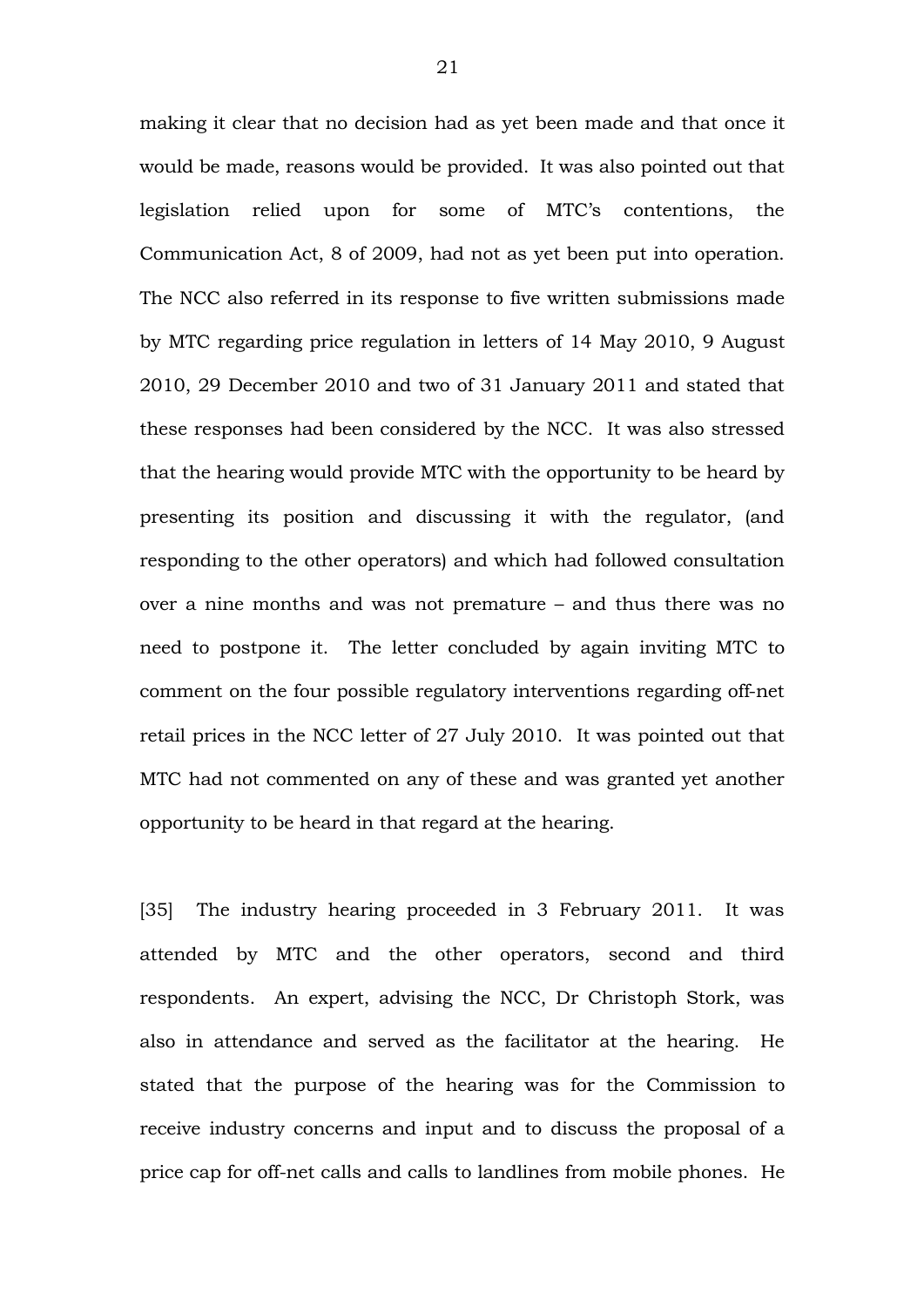referred to the reason for the proposed options being to ensure fair competition and pointed out that the regulator would choose to intervene as little as possible and only to the extent necessary for this purpose. He further provided an analysis of the different operators' pricing structures. He referred to the fact that MTC had a market share of 85% and that one would ordinarily expect its traffic to be 85% on-net and 15% off-net, but that this proved not to be the case. In fact a survey had revealed that 96.4% of its traffic was on-net and only 0.08% was off-net, contrasting with the statistics obtained from the other operators. He thus explained that the consequence of a price cap would be that the network size would no longer be a factor which consumers would need to take into account in choosing an operator or service. Dr Stork also dealt with the financial impact of a price cap for the different operators and pointed out that a loss of revenue of less than 1% would arise for MTC and that there would also be a loss of revenue for LEO. A number of further aspects pertinent to the issue were outlined by Dr Stork in his presentation.

[36] The operators were then afforded the opportunity to present their arguments on this and other relevant issues. Each of them did so, including MTC. The latter's was in the form of reading out a statement similar to that contained in its correspondence with the Commission and again not specifically addressing the actual interventions proposed by the Commission, despite being repeatedly invited to do so.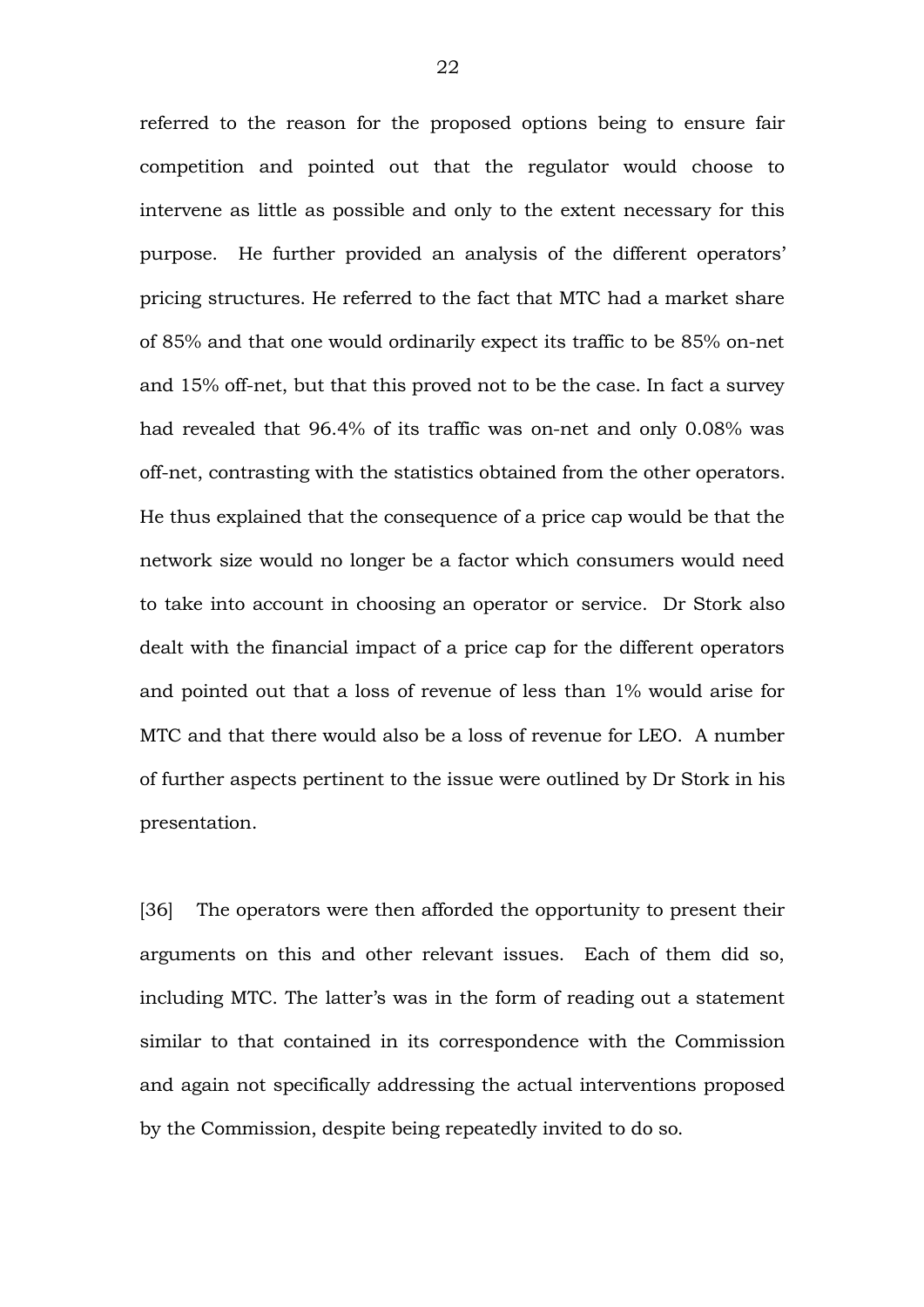[37] On 9 February 2011 the Commission met to make a decision on the issue. Details of its meeting in the form of contemporaneous minutes are inexplicably cryptic and extremely brief, particularly in view of the statement by the erstwhile chairperson in the answering affidavit that the meeting lasted some 8 hours. No minutes of this meeting were provided when the record of the decision making first was made available and even at a later stage when compelled by way of court order to provide a more complete record. Other documentation was provided. It was only after a yet further application was made and a further order was granted that these cryptic minutes emerged and well after MTC had filed its supplementary affidavit under Rule 53(4).

[38] Under the heading of matters arising from minutes of a previous meeting, item 6.1.1 with the heading "Off-net and on-net rates of the **operators [MTC, LEO and Telecom]",** the minutes stated the following on the issue:

**"The operators should be informed in writing about the proposed ruling to be published as a general notice and advised to comment. The chairperson has prepared the letters to be forwarded to the operators as well as the general notice. The Commission resolved that, if no response or comment is received from the operators, the Secretariat should formalise the general notice and submit it to the Ministry of Justice for publication in the Government**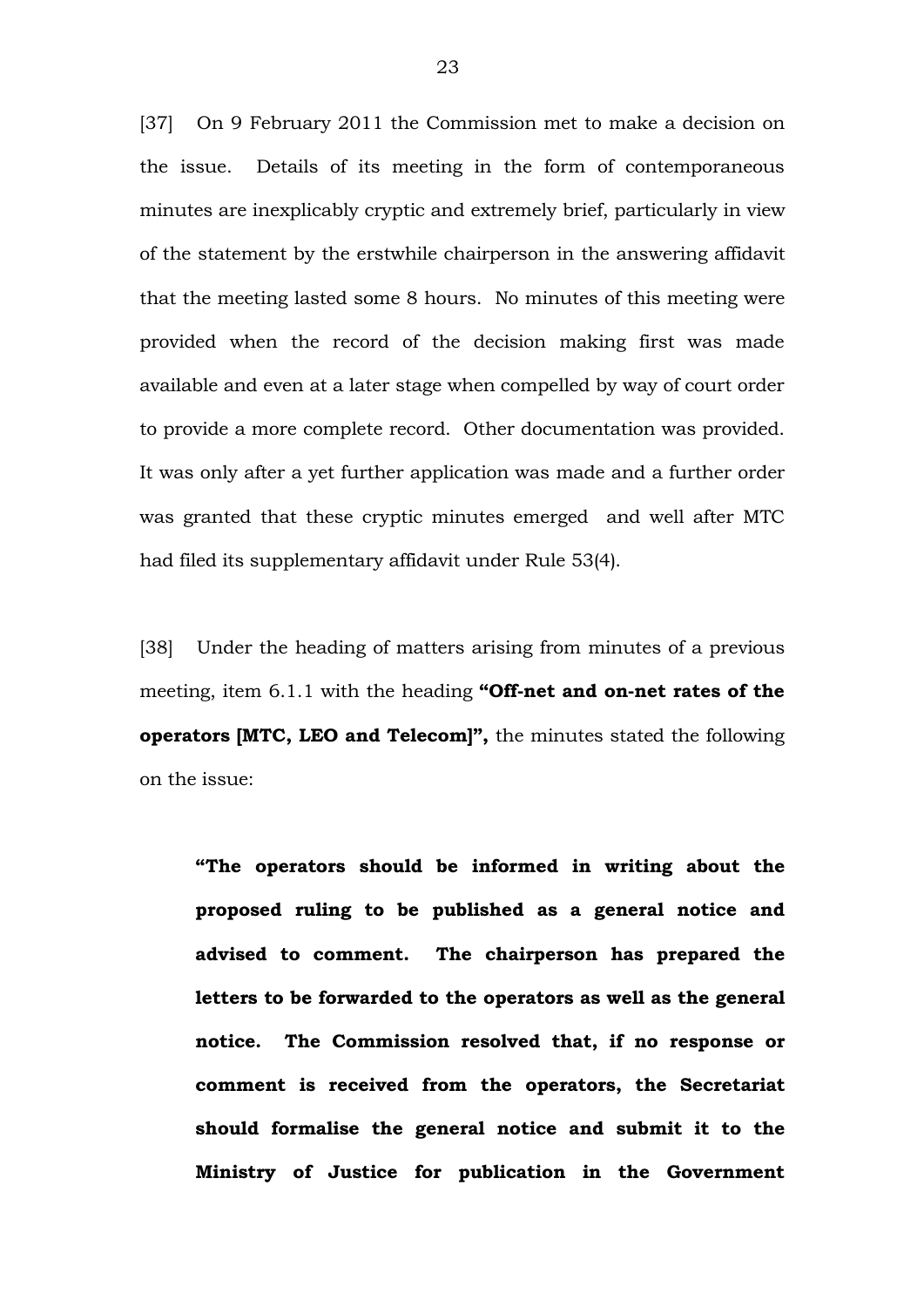#### **Gazette."**

[39] That was the extent of the recordal of this item in the minutes of the meeting of 9 February 2011. No subsequent minutes were provided which adopted these minutes. This cryptic minute is to be read with NCC's chairperson's answering affidavit. The minutes, as confirmed by her affidavit, stated that two of the Commissioners were present with the one being absent with apology. It was also reflected in those minutes with reference to the apology that

**"The Commission said that all resolutions should be forwarded to Ms S Ankambo** (the Commissioner who was absent with apology) **to endorse or ratify."**

[40] No written recordal of any endorsement or ratification by Ms Ankambo was provided as part of the record. Nor is any affidavit filed by her on this or on any other issue.

[41] At the industry meeting, a further invitation was extended to the operators to provide further presentations. In view of that invitation, MTC forwarded a further letter to the regulator proposing a compromise and expressing certain concerns in respect of the proposed cap on onnet and off-net rates favoured by the other operators. This letter was faxed to NCC on 9 February 2011 in the late afternoon (at 17h42). The erstwhile chairperson stated that this letter was handed to the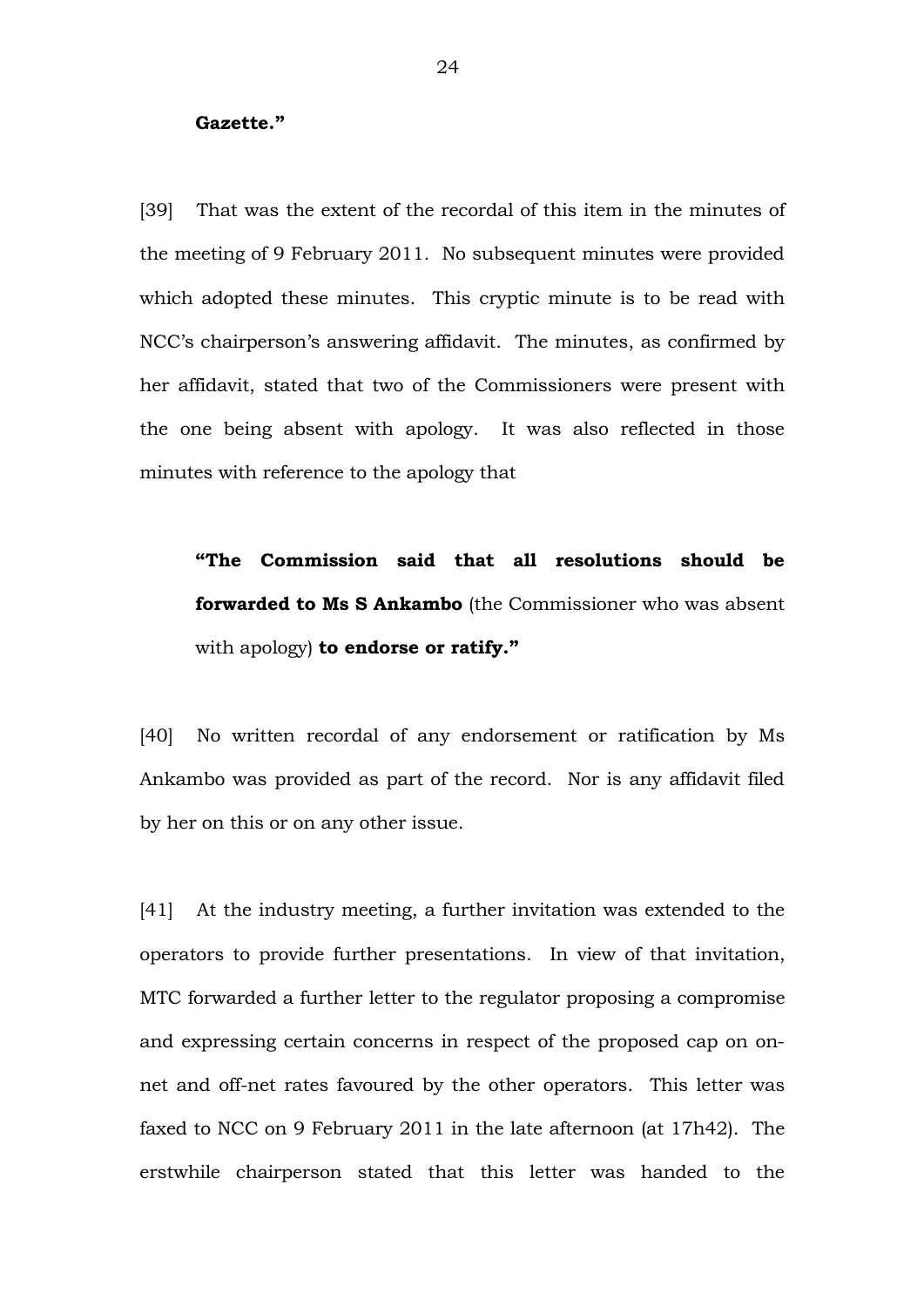Commission and tabled during its meeting. This letter reiterated MTC's view that the proposed intervention limited competitive behaviour and did not best serve the interests of consumers. Ms Beukes-Amiss stated that it was fully considered by the Commission in reaching its decision. She points out many of the issues raised in it had been previously considered and addressed in the preceding process. She also stressed that the question was not essentially whether the MTC rates were affordable or not and reasonable within the context of the region, but rather that club effects combined with the high market share could impact upon competition by hampering the passage of new entrants to the market.

[42] As far as the compromise proposed by MTC was concerned, Ms BeukesAmiss stated that the regulator would only accede to the second condition relating to intra group traffic exclusion as an exemption. Ms BeukesAmiss further stated that, **"after a very full and detailed consideration of all the documentation and submissions before it, both written and oral, and the consideration of the environment within which the operators conduct business within the industry in Namibia, …"**, the Commission made the decision set out in the letters sent to the three operators quoted above - with the exception of the underlined portions which were subsequently added to the decision, as subsequently appeared in the Gazette. The letter to operators is referred to in the minutes. It had been tabled and adopted by the Commission and also called upon operators to **"resubmit amended**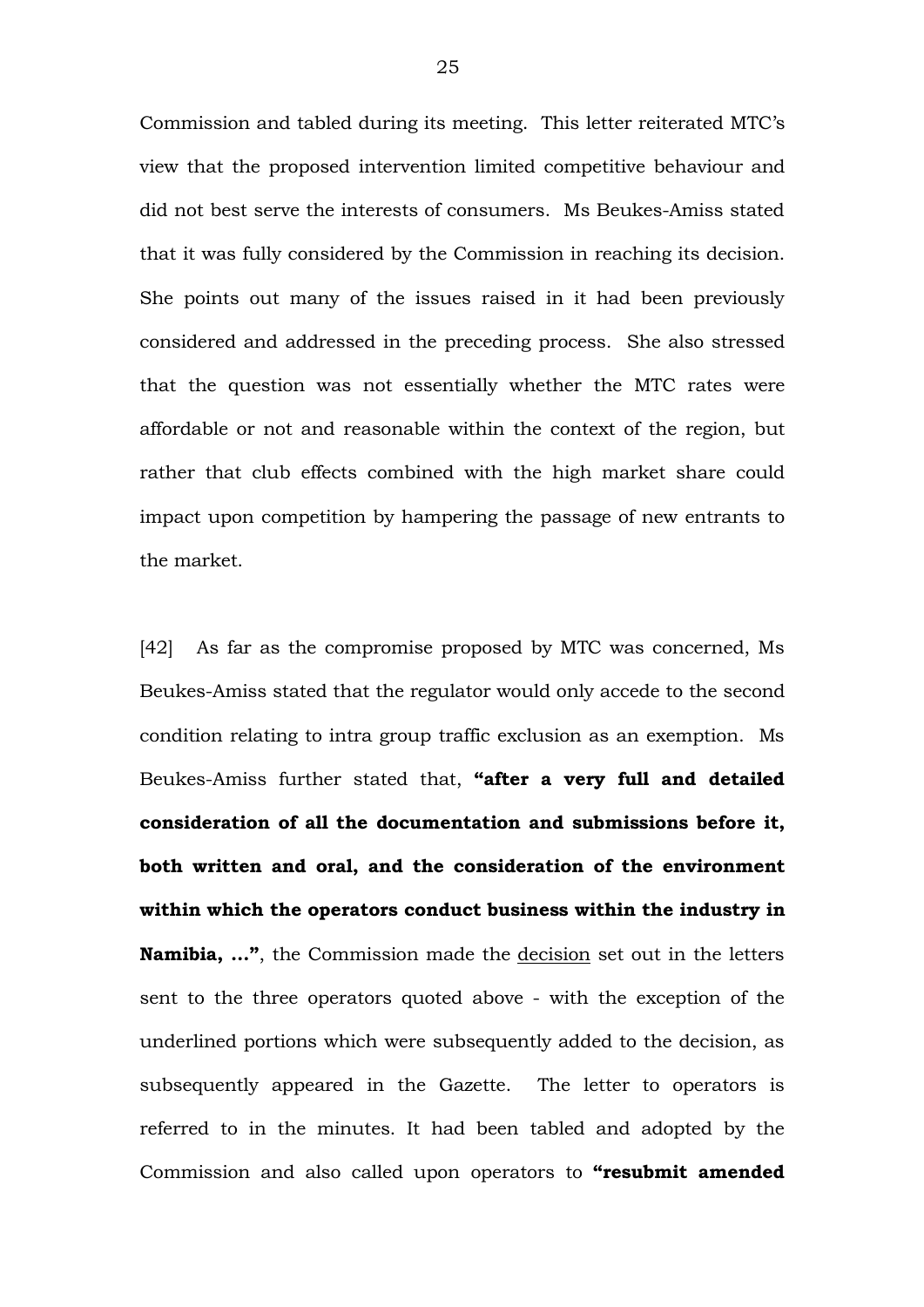## **tariffs for all products and services to NCC for approval by the 7th of March 2011**"**.**

[43] The then chairperson of the NCC confirmed in her affidavit, as is foreshadowed in the cryptic minutes of the discussion, that she had tabled the latter to the operators for approval in the form of the text contained in the Gazette, with the exception of the underlined portions. It follows that the underlined portions of the text which were subsequently gazetted did not serve before that meeting and were thus not approved by that meeting. Nor did they serve before the commission prior to publication.

[44] It was contended by Mr Frank on behalf of MTC that the decision taken at the meeting contemplated a further decision making stage prior to completion and to publication in the Gazette, in the sense that there would be consideration of comment from the operators before finalising the decision which would then be published in the Gazette. He submitted that the decision making process had not been completed. As is clear from the facts, the operators did provide some further input which was then incorporated in the underlined portions of the text which was published in the Gazette. But these comments would not appear to have properly served before the NCC. They had rather been inserted by the chairperson or the Secretariat prior to publication. Mr Frank submitted that these portions had thus not been approved by the Commission and at the very least should be struck and removed from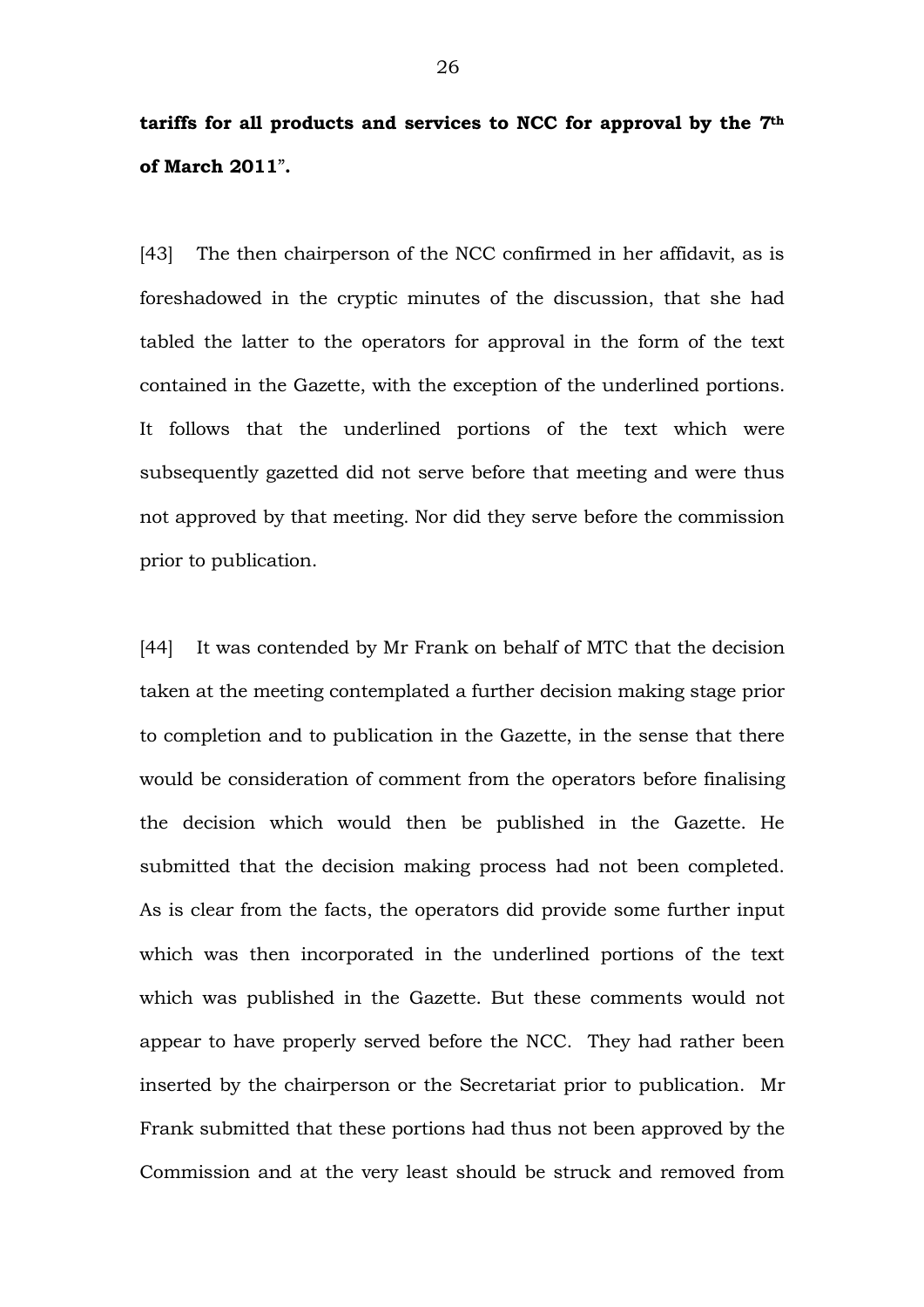the text published in the Gazette or that the Gazette should be read down to that extent.

[45] Mr Heathcote who appeared for the second and third respondents argued that the underlined portions made no difference to the decision and merely served to amplify the decision already taken and did so within permissible limits.

[46] Whilst it is correct that certain of the underlined portions were included as part of the reasons and did not alter the decision, two of the underlined sentences however purport to form part of the decision. Firstly, there is a sentence stating that the decision applies to voice and text messages. Secondly, there is the further sentence that bundled voice minutes and text messages do not form part of the decision.

[47] Mr Heathcote submitted that it was not necessary for these statements to have formed part of the original decision by virtue of the definition of "call" contained in the applicable license conditions which had been gazetted in 2007.

[48] Whilst it is correct that this definition of call may address the first of these insertions, it was in my view not permissible for these insertions to have formed part of the text in the Gazette if they had not served before the NCC. They may form the subject of interpretation with the assistance of the definition of call contained the gazetted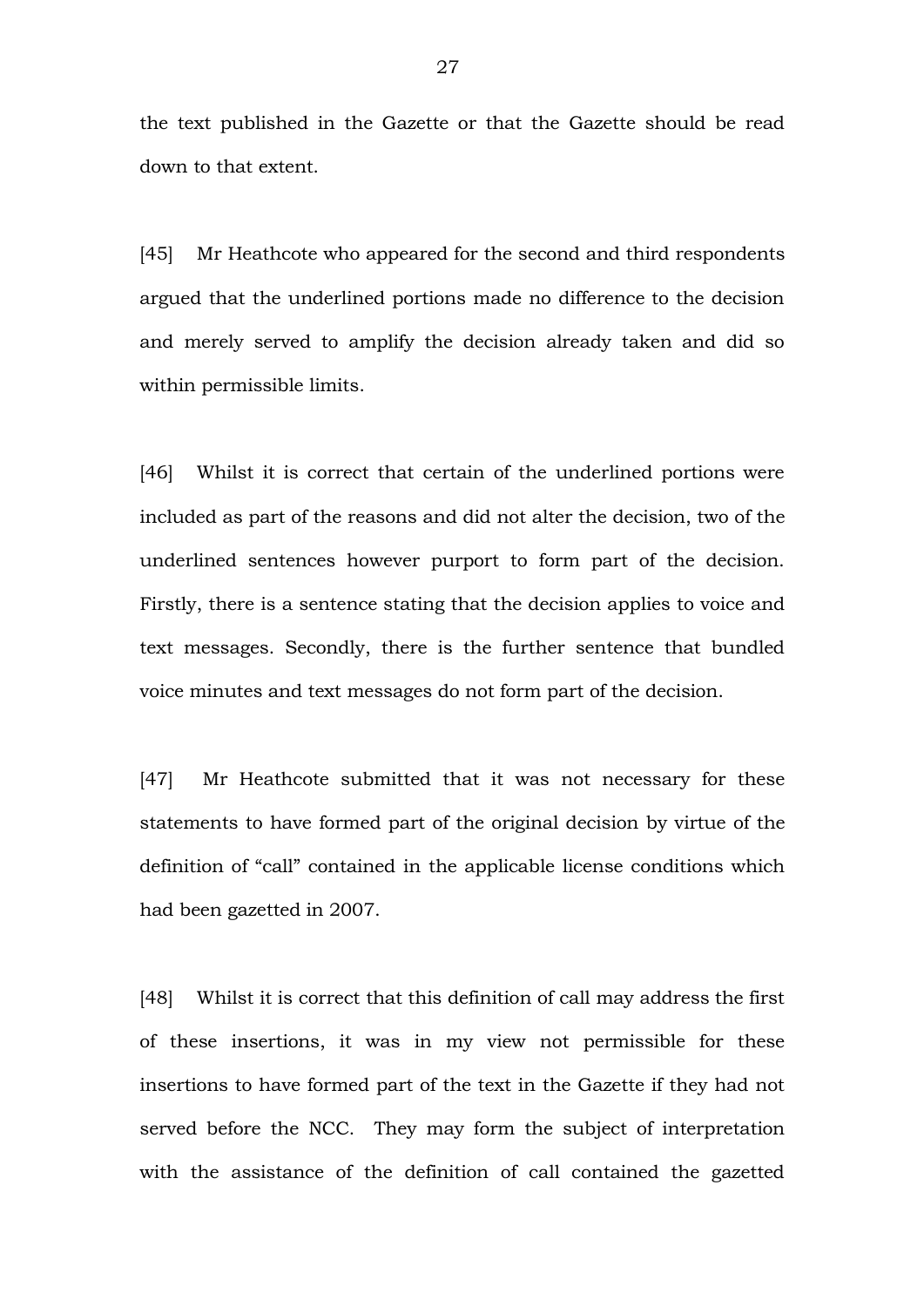conditions. But it was not open to the chairperson or secretariat of the Commission to amplify or alter the decision without the NCC convening to do so. In the NCC's answering affidavit, the then chairperson clarified that the additional matter inserted in the Gazette (which did not serve before the Commission when it made its decision on 9 February 2011) was inserted to remove ambiguity. But it was clearly not for her or members of the Secretariat to do so. It was for the Commission itself to revisit its decision in order to improve or clarify it and then to pass a resolution to that effect.

[49] As a matter of process the NCC had not acted properly by publishing the text as its decision when the actual text had not served before the NCC. If it were to amend its decision to incorporate comment from the operators before being published in the Gazette, then it should have convened for the purpose of considering those comments and adopting them before they could be included in the decision which was to be gazetted.

[50] Mr Frank's submission that these portions should be excised from the decision is in my view sound.

[51] It would follow that the notices to operators represent the decision taken by the NCC and not the amplified version gazetted which was not approved by the Commission.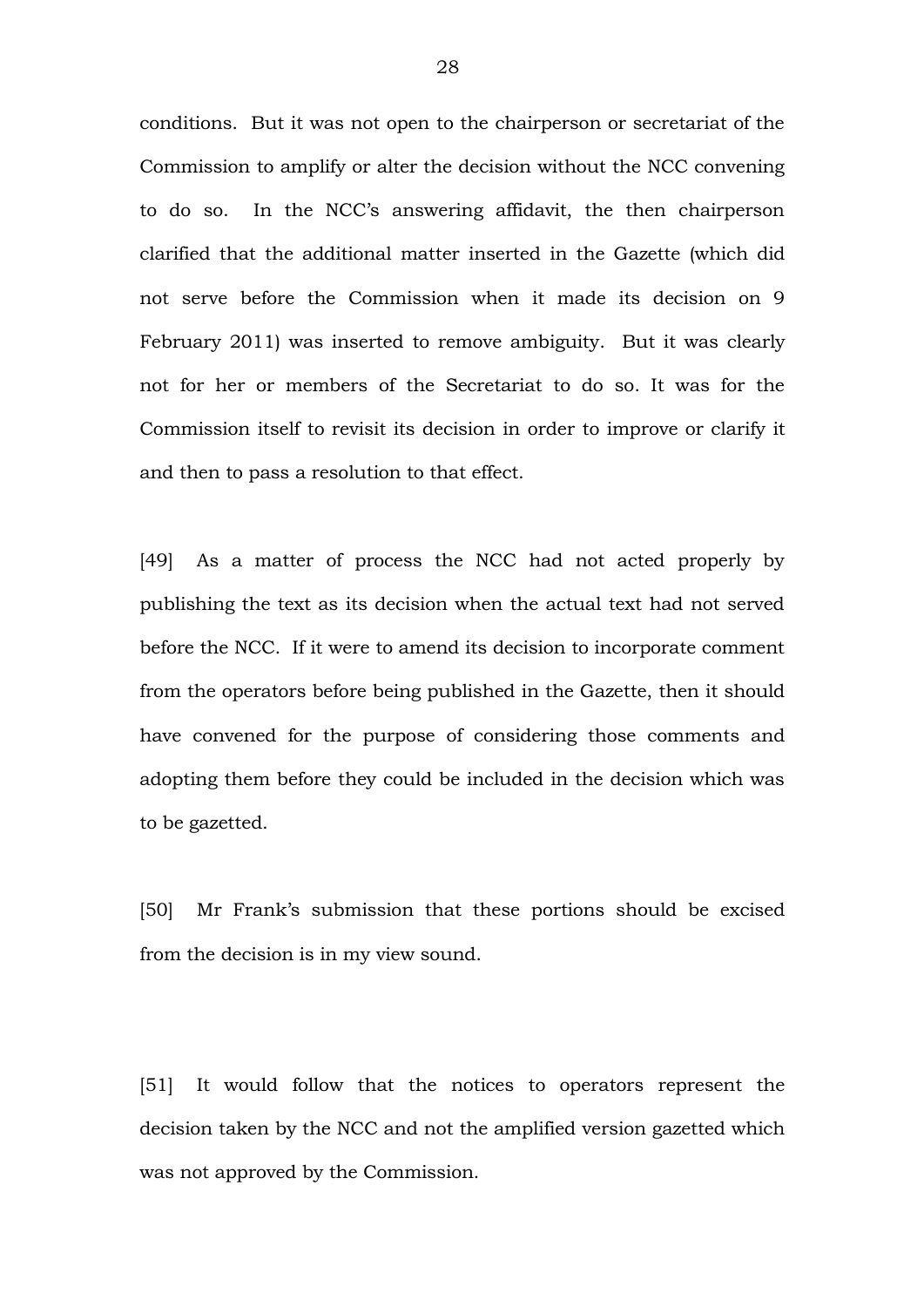[52] It is also clear that as a matter of process, the minutes of the NCC should have properly reflected the decision taken by it. This is unfortunately not evident from its own minutes. This is again inexplicable from a regulator whose decision making must be the outcome of a proper process in accordance with its empowering legislation and sound principles of governance. The fact that these sentences may in any event be a matter of interpretation when considering the definition of call does not in my view address the severe shortcomings in the process adopted by the regulator in reaching its decisions.

[53] The Commission as a statutory body has a duty to properly keep minutes and record the decisions it takes. This is especially the case where those decisions are taken as regulator and which impact upon operators regulated by the Commission's decision making. There was thus a failure on the part of the Commission to meet this basic standard in conducting meetings and in governance. The reasons for compliance with this duty are self-evident. There needs to be a proper record reflecting the contents of resolutions of a body which has perpetual succession. They need to be ascertained with accuracy. <sup>6</sup> The Commission failed dismally in this fundamental duty. Its decision is however ultimately ascertainable from the minutes read with the notices

<sup>6</sup> See Minister of Agricultural, Economics and Marketing and another v Peyper 1964(1) SA 206 (T) at 212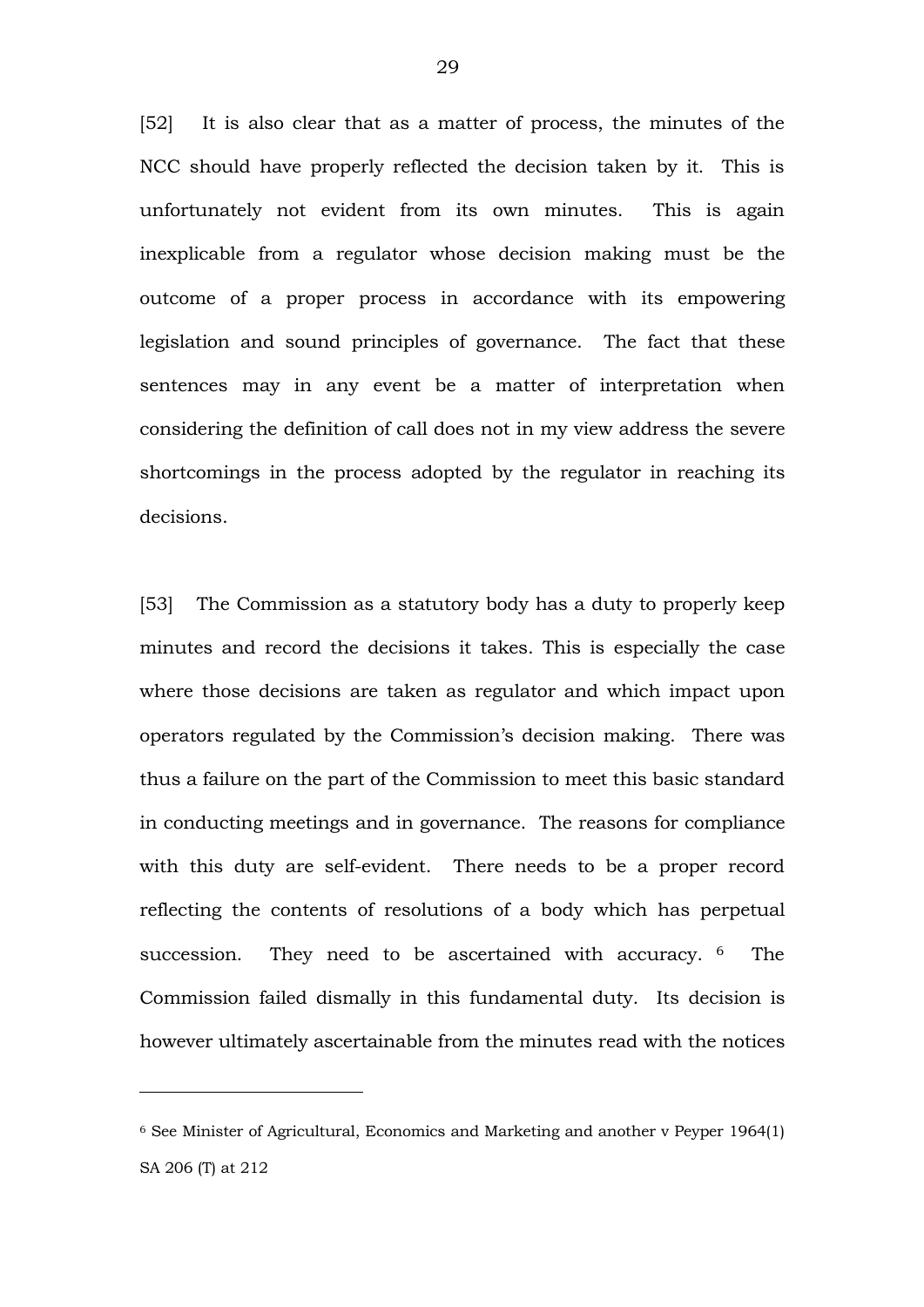which were then given to the operators and read with the chairperson's affidavit.

[54] Mr Frank also urged me to find that there had been no resolution in view of the conditional nature of the wording of the Commission's resolution with reference to the absent member who was afforded the opportunity to endorse or ratify its decisions. He also submitted that it was provisional and not final, also in the sense that operators' comments would first be considered before a final decision would be published in the Gazette. Mr Corbett, who appeared for the first respondent, referred to the statutory regime governing the NCC and in particular to s 9(2) of the Act. It provides that the majority of the Commission forms a quorum for its meetings and that the decision of the majority of the members present at the meeting constitutes the Commission's decision. Mr Corbett submitted that the decision was valid because it met this statutory requirement and did not require the absent member's endorsement or notification. He also questioned whether it was open to Commission members to decide that a unanimous decision would be required in the face of this provision.

[55] It may not necessarily be *ultra vires* the Act if the Commission expresses a preference to make an important decision by way of unanimity, if possible. But in the absence of unanimity on an issue, the Commission would then need make its decision by way of majority vote in accordance with s 9 of the Act. It would however not seem to me to be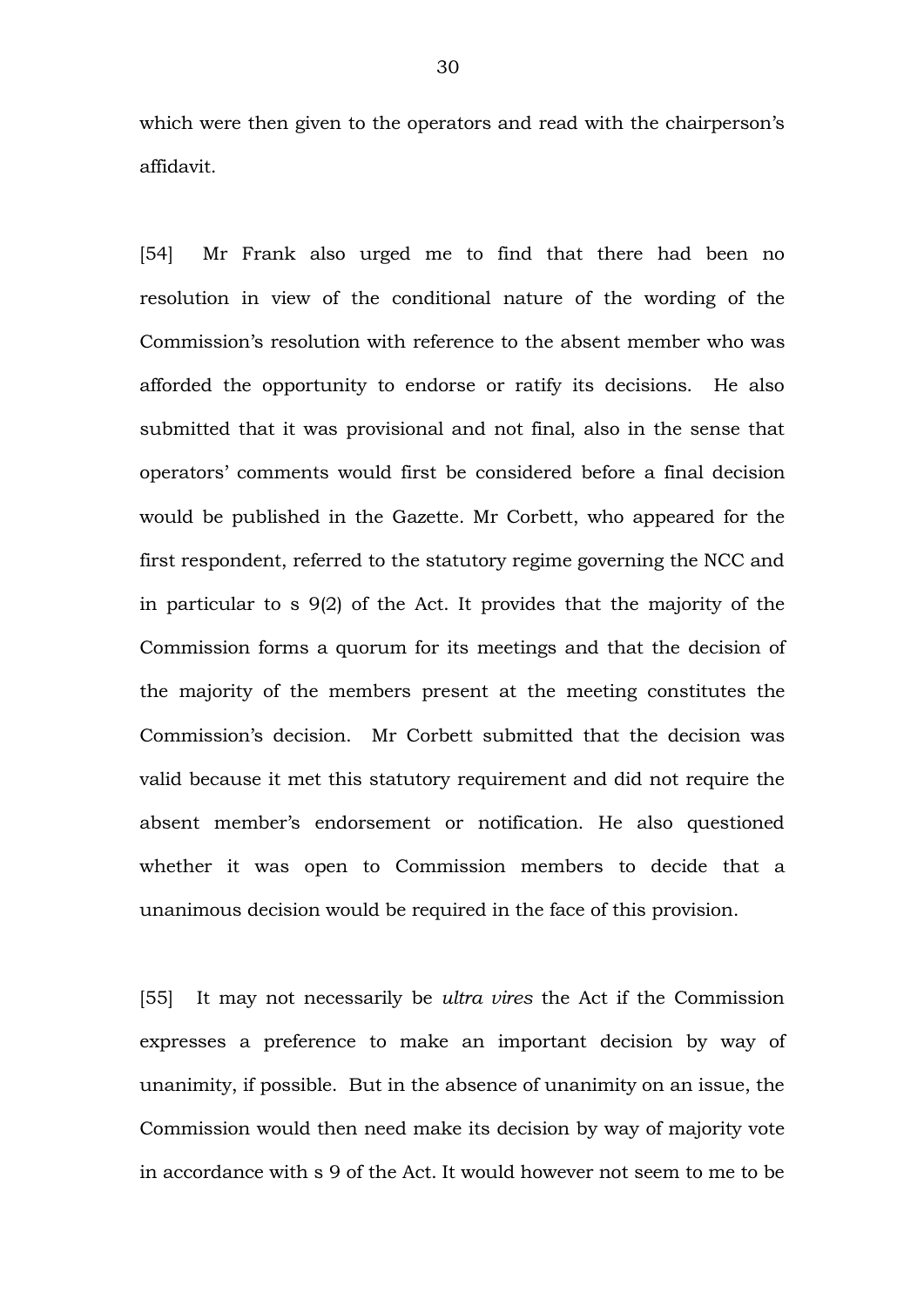open to the NCC to require unanimity given the express dictates of the Act. A condition to that effect would thus be in conflict with its own empowering statute and not competent.

[56] On the facts before me, there is nothing to suggest that the absent member did not endorse or ratify the decision. It would have been preferable for this to have been addressed in an affidavit by her. In the answering affidavit this aspect is not even dealt with. Unfortunately no affidavit was filed by the absent member.

[57] It would have been open to the absent member to have subsequently ratified the decision given that was what the Commission contemplated. Even though this has not been expressly dealt with, it would seem to me that there had been an implied ratification on her part.

[58] Both Mr Corbett and Mr Heathcote stated that this point should have been raised in the applicant's founding or supplementary affidavit and that review grounds cannot be raised in a replying affidavit or even subsequently in heads of argument. Whilst this proposition is entirely correct, <sup>7</sup> I hasten to point out that the minutes of the decision were only provided after the second Court Order had compelled its production, given the incomplete record previously provided. MTC had

<sup>7</sup> Mostert v Minister of Justice 2003 NR 11 (SC)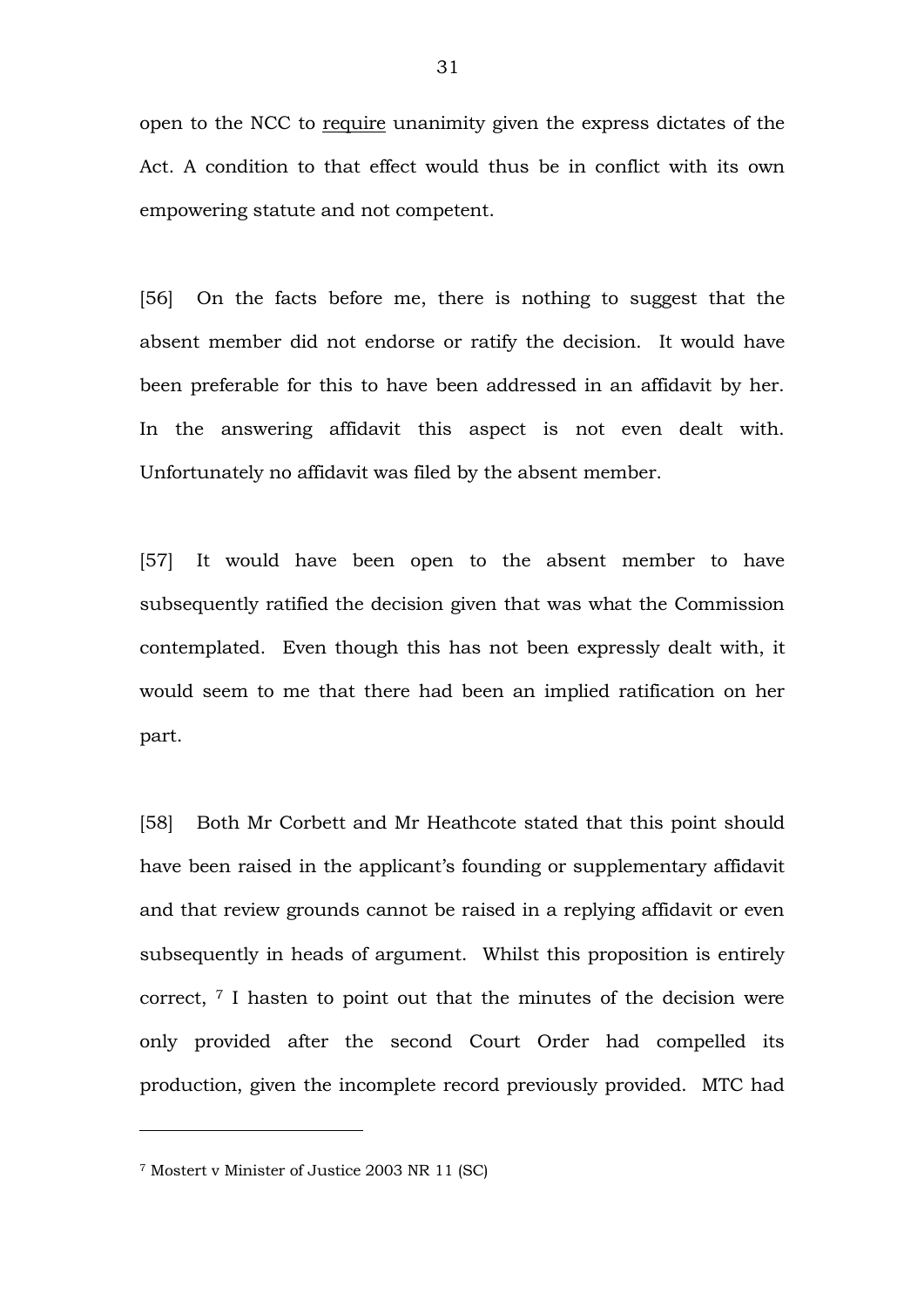already by then filed its supplementary affidavit under Rule 53(4). If it sought to raise this aspect as an additional review ground, it should then have applied for leave to file a further supplementary affidavit so that the decision maker would have had the opportunity to address the issue. Leave would certainly have been given for such a further affidavit to be filed for that purpose, given the extremely dilatory and unacceptable manner in which the record had been provided.

[59] Mr Frank countered by arguing that the point arises from the minutes themselves and that it is open to MTC to raise it by virtue of what is stated in the minutes. This is also correct but then MTC is confined to what is stated in the minutes. In the absence of this aspect having been canvassed further factually, it would seem to me from the minutes and subsequent developments that there has at least an implied ratification of the decision on the part of the absent member. Given the provisions of s 9 of the Act, the actual consent of the absent member could in any event not be required for its validity. I accept that the decision taken was not provisional in the sense that it could not take effect.

[60] Although MTC has with justification criticised the slovenly manner of decision making and record keeping by the regulator, it would seem to me that a decision was taken as is reflected in the notice sent to the operators. Insofar as the Gazette goes further in the respects I have already referred to, those further portions are to be excised.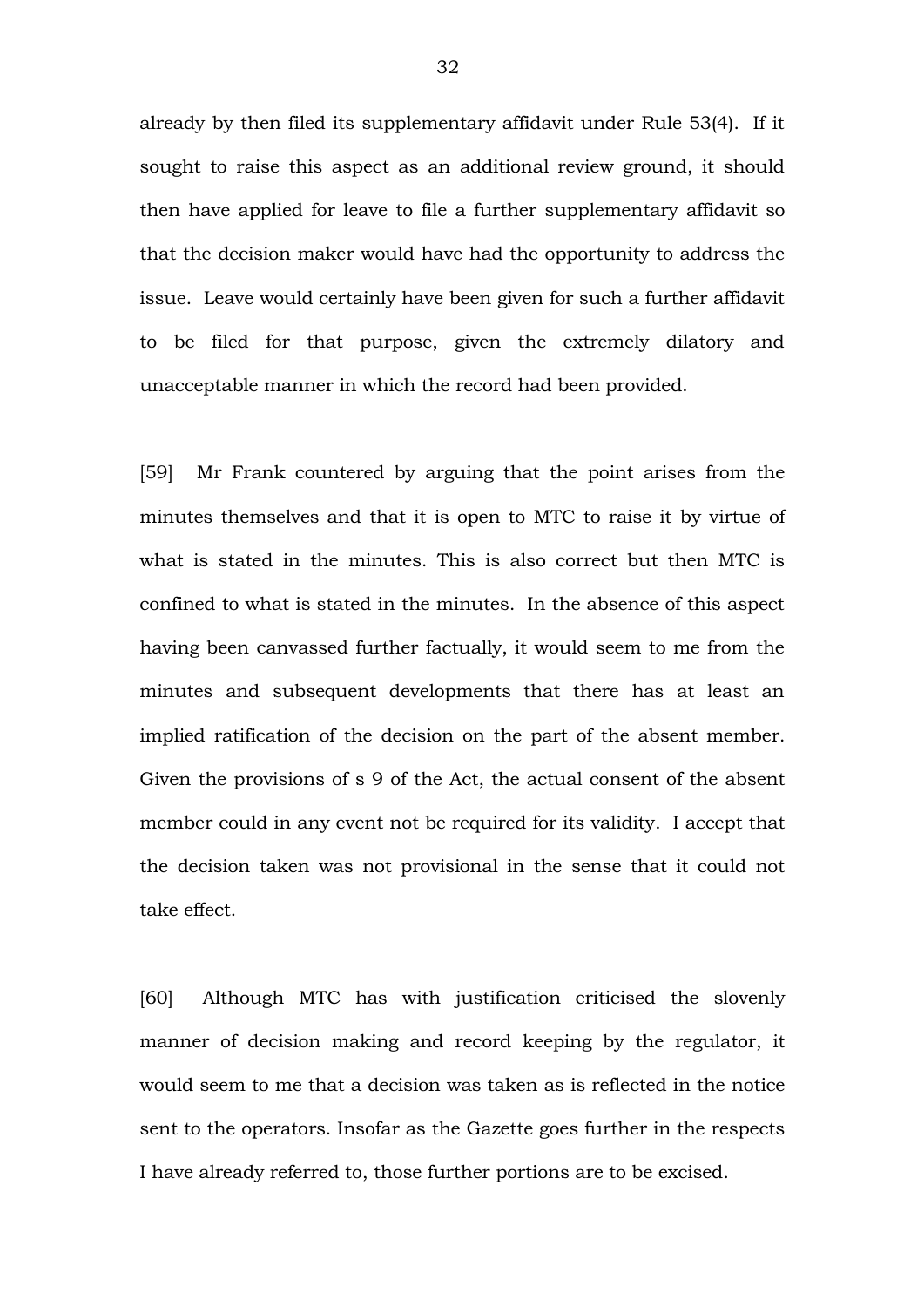[61] Although the attack upon the NCC's decision was wide ranging in the founding and supplementary affidavits, Mr Frank narrowed the attack to two further issues, as I understood his argument. The two further review grounds raised against the Commission's decision relate to its reasonableness (and rationality) and secondly a claim that MTC was not afforded a proper hearing in the sense of being able to address the interest of the consumer as this issue had not been put to MTC during the process of consultation, so it was contended by Mr Frank.

[62] Mr Frank submitted that the NCC did not show a rational basis for what he termed as its interference with the tariffs in the industry and to interfere in the market, given the fact that it had also stated that it was not necessary to investigate the issue of abuse of a dominant position and by virtue of the NCC statement to the effect that crosssubsidisation, tying or bundling would not necessarily impede competition or that there was predatory pricing. In the absence of establishing these aspects and a market failure by way of a market survey or having demonstrated abuse of a dominant position or anticompetitive practices, he submitted there was thus no reason for the Commission to interfere with pricing and thus no rational basis for its decision.

[63] Mr Frank also submitted that the question of forcing prices down in the interest of the consumer was not raised until the decision had

33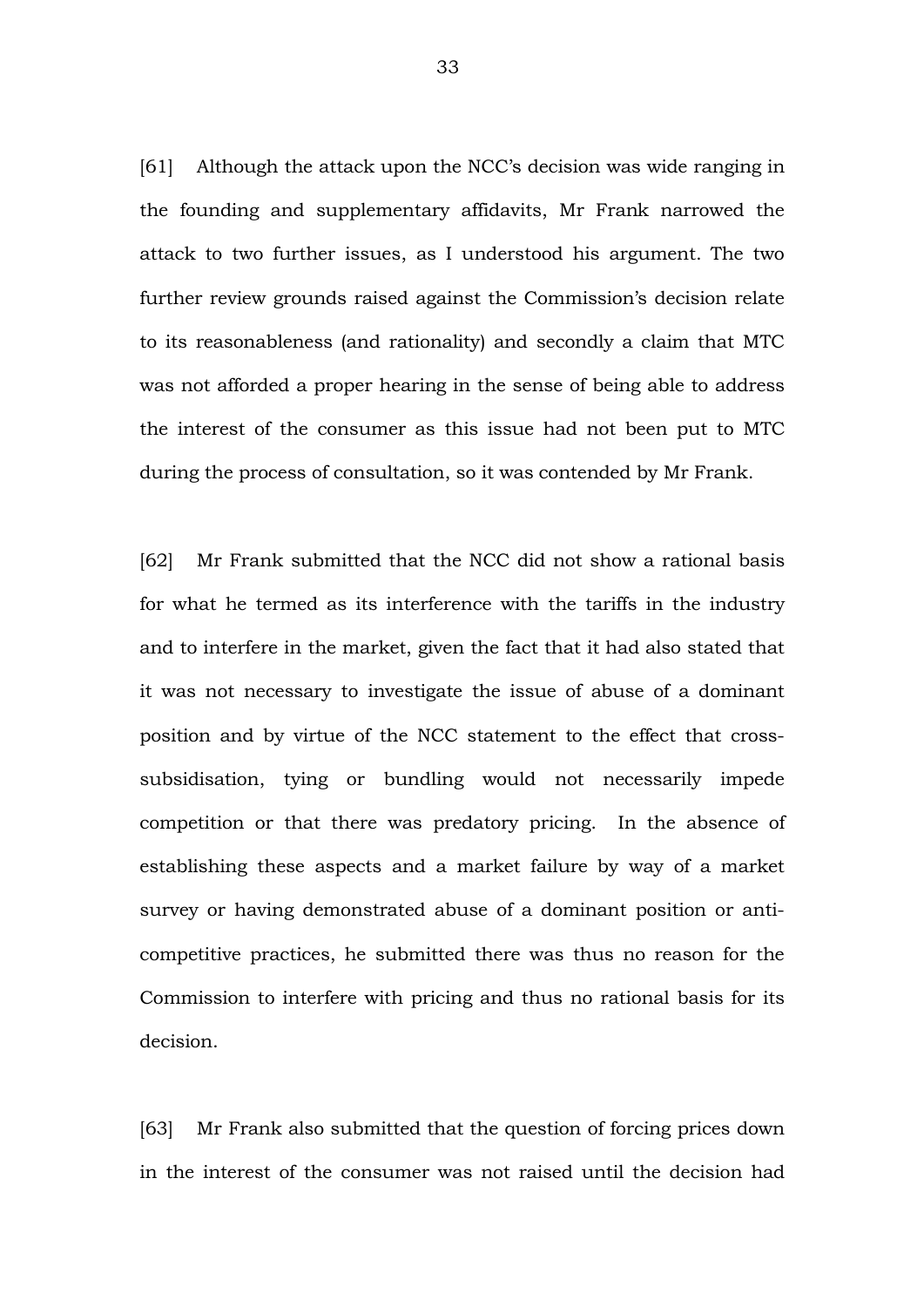been attacked. The consumer interest had not been put to the industry in the process of consultation. He submitted that the process was flawed as a consequence and that MTC had not been recorded its full right to be heard in the absence of the opportunity to respond to this adverse issue.

[64] With reference to the first component of this challenge, asserting that there was not a rational basis for the decision making, the starting point is an examination of the Commission's powers within its statutory and regulatory context. In terms of its empowering legislatio*n* read with the license conditions, the Commission enjoyed the right, with written reasons and justification, to order an amendment to the tariffs, fees or services charged by operators. In doing so, the conditions also require that the Commission is to act reasonably having regard to all surrounding circumstances and afford licensees every reasonable opportunity to make representations in respect of all relevant issues. These license conditions essentially embody the requisites of Article 18 of the Constitution which require statutory bodies to act fairly and reasonably and comply with the requirements imposed upon them by common law and their empowering legislation.

[65] In assessing whether the NCC acted fairly, the nature of the Commission's impugned decision is to be considered within its context, namely being that of price regulation of a specialist regulatory body authorized to do so. The legislature appointed the Commission to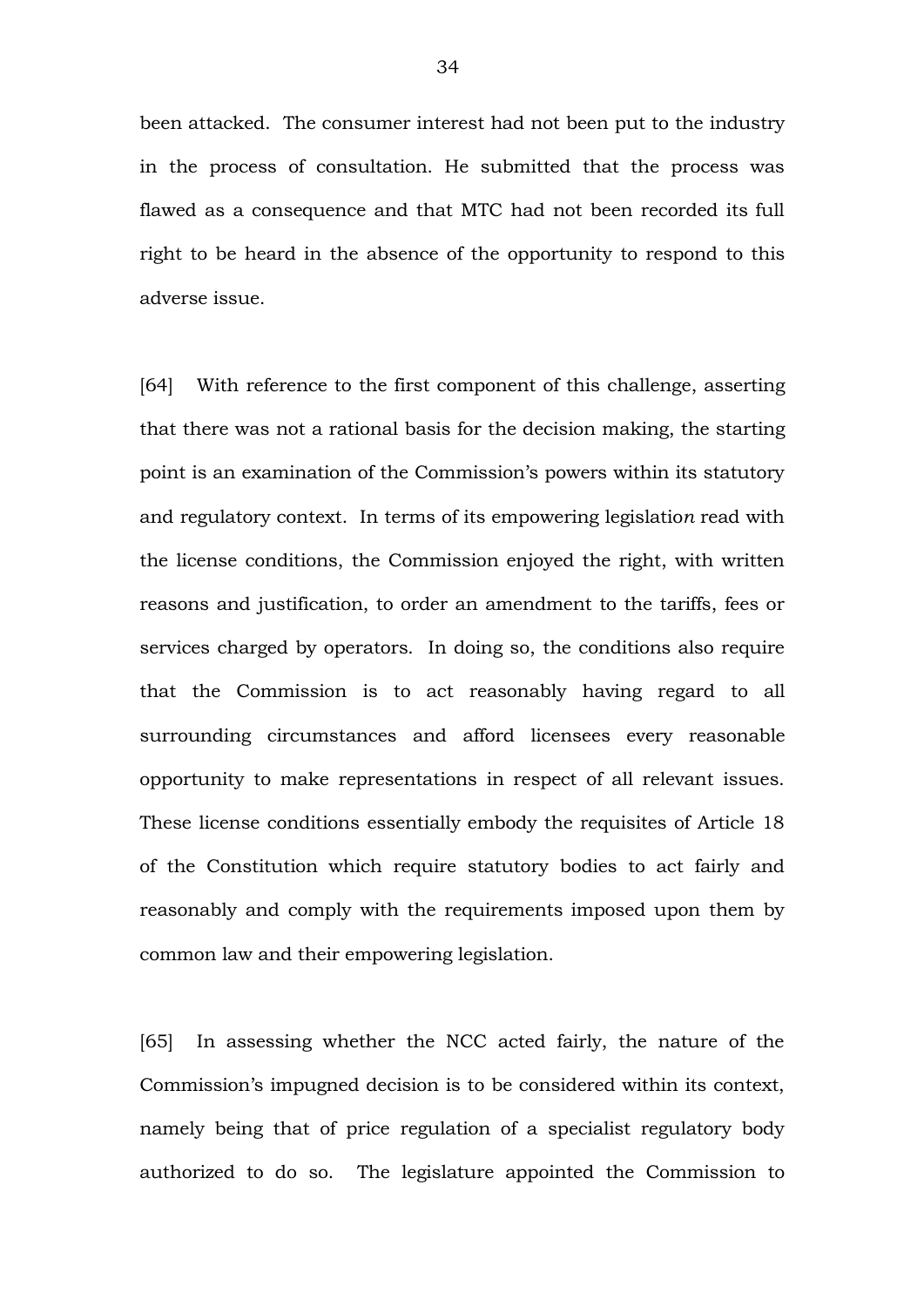regulate the telecommunications industry. Its empowering legislation was amended to accord it the power to set restrictions and conditions for the licenses of operators, specifically including pricing, tariffs and fees for services. In this context, the Commission may also take into the considerations of fair competition.

[66] The choice made by the legislature to enact a statutory scheme which could include price regulation as opposed to market forces determining prices was justifiably not challenged in these proceedings.<sup>8</sup> What is challenged is the exercise of that power.

[67] The regulation of fees or prices for specialist services was recently the context of a decision by the Supreme Court in Trustco Ltd v Deeds Registries Regulation Board and others9. The Court dismissed a challenge upon the regulation setting conveyancing fees. O'Reagan AJA, speaking for a unanimous court referred to the nature of the enquiry in that context in the following way:

*"What will constitute reasonable administrative conduct for the purposes of art 18 will always be a contextual enquiry and will depend on the circumstances of each case. A court will need to consider a range of issues including the nature of the* 

<sup>8</sup> Minister of Health and Another NO v New Clicks South Africa (Pty) Ltd and Others 2006 (2) SA 311 (CC) at par [263]

<sup>9</sup> See 2011(2) NR 726 (SC)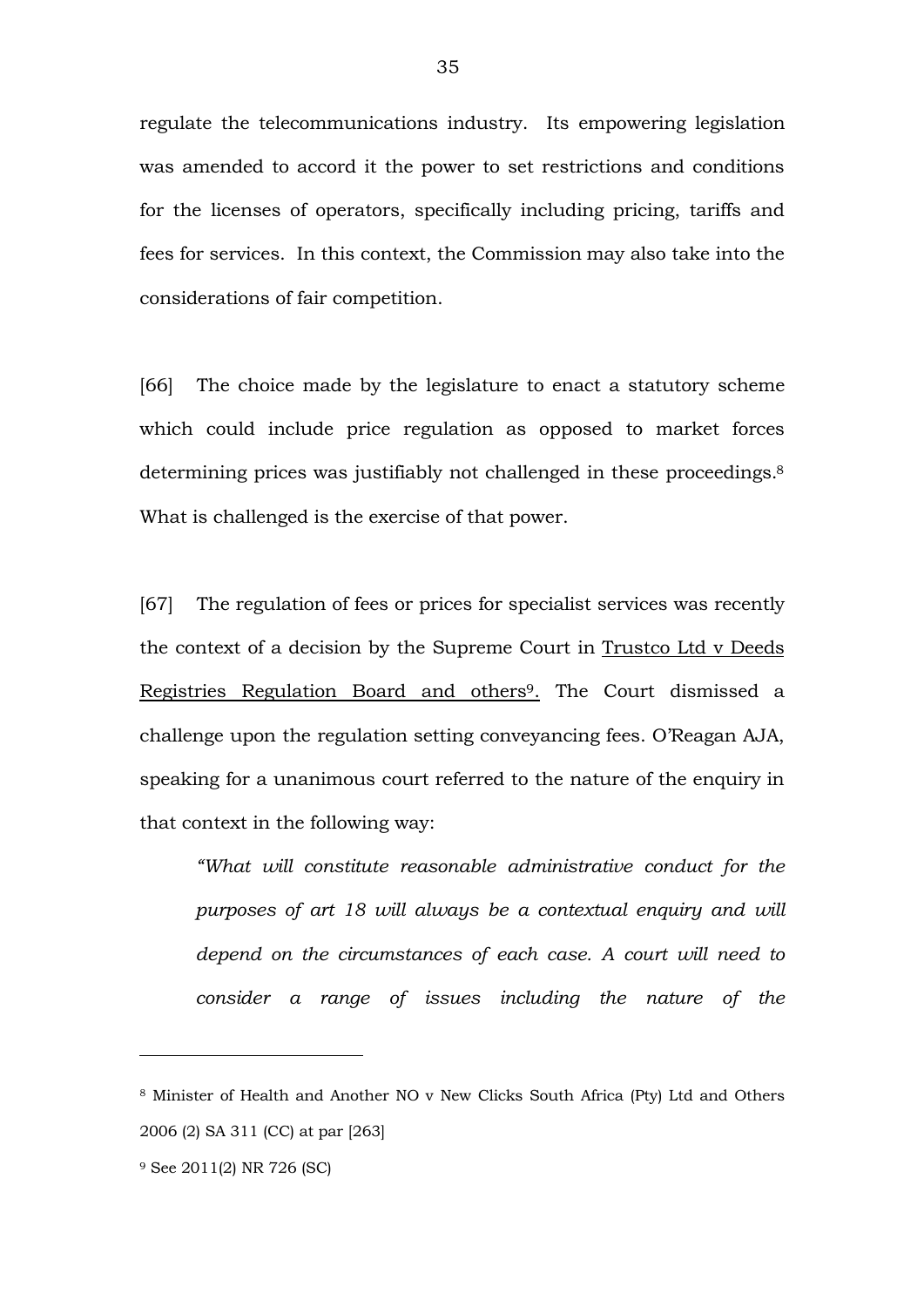*administrative conduct, the identity of the decision-maker, the* range of factors as well as the impact of the relevant conduct on *those affected. At the end of the day, the question will be whether, in the light of a careful analysis of the context of the conduct, it is the conduct of a reasonable decision-maker. The concept of reasonableness has at its core, the idea that where many considerations are at play, there will often be more than one course of conduct that is acceptable. It is not for judges to impose the course of conduct they would have chosen. It is for judges to decide whether the course of conduct selected by the decision-maker is one of the courses of conduct within the range of reasonable courses of conduct available."10* 

[68] An important factor in this context, as was stressed by O'Reagan AJA in that matter, was decision making by a specialist body within a specific industry or area of endeavour.

*"The board is specialist body with expertise in the field of conveyancing. ...Quite clearly, there was a range of other options that the Board and the Minister could have chosen when they determined the tariffs. They could have set the rates differently, or they could have, as the appellants argue they should have, imposed a guideline or an hourly rate. That there is a range of other policy choices, however, does not mean that the route adopted is* 

<sup>10</sup> Par [31]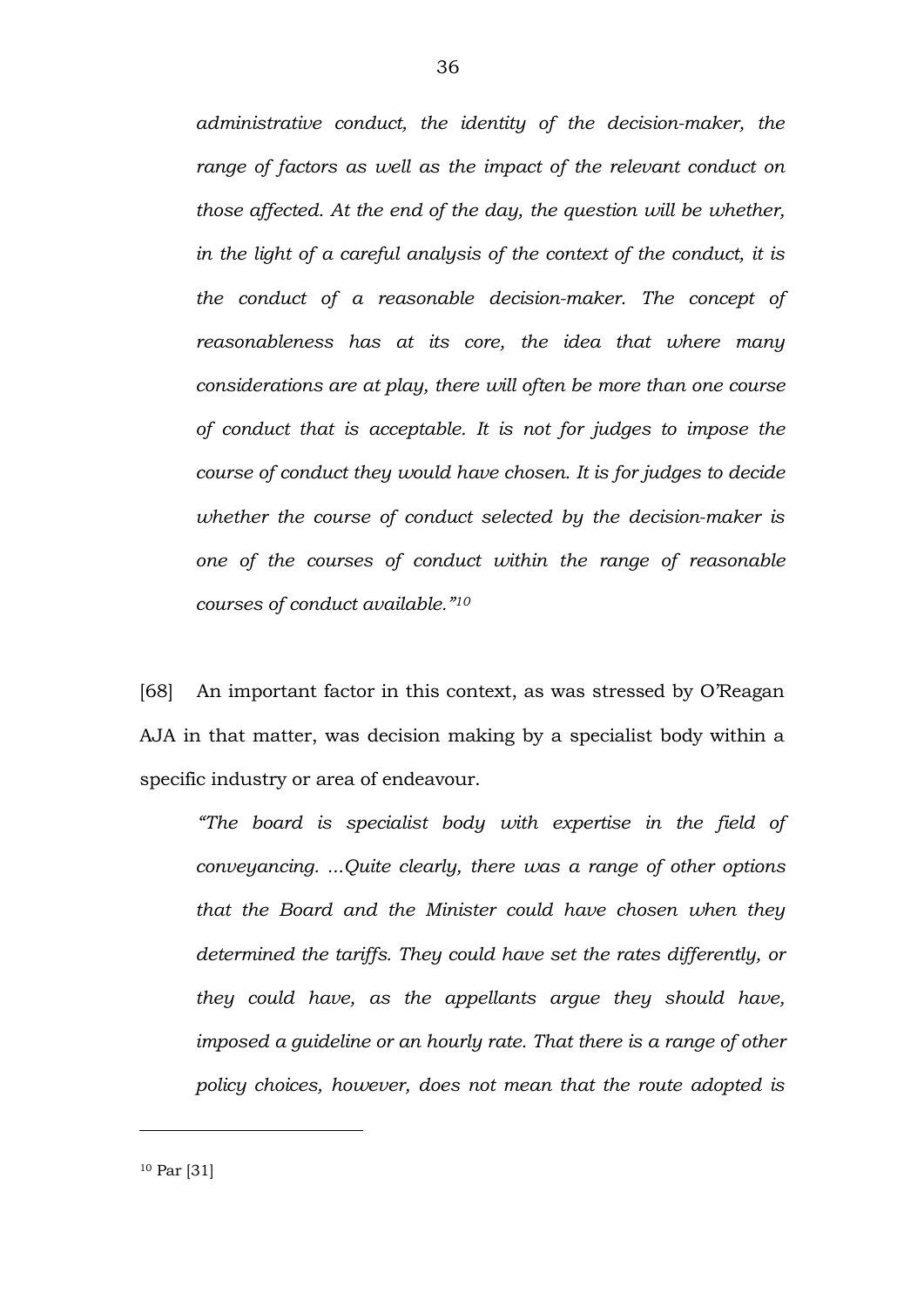#### *unreasonable."11*

[69] In addressing the challenge against the compulsory conveyancing tariffs set by a statutory board of specialists (which tariffs were challenged inter alia because they inhibited competition), the Supreme Court further stated:

*"The respondents admit that the effect of compulsory tariffs is to prevent conveyancers competing on price. This effect is inevitable if certainty as to conveyancing charges is to be achieved. Although there may be circumstances where preventing competition on price would be unreasonable, there are considerations relevant to this case that suggest the converse. These include the following. First, the effect of a fixed tariff has not been shown to be a material barrier to the practice of the profession of conveyancer. Secondly, the service performed by conveyancers is a service that must be used by all those who wish to own property, as it is only conveyancers who are permitted to arrange for the transfer of ownership of property and the registration of other rights against property in the deeds office. Accordingly, it is appropriate that the service be regulated in the public interest. Thirdly, although there may be other advantages were competition on price to be permitted, a fixed set of tariffs also has advantages. It permits people who are calculating whether they can afford to buy a*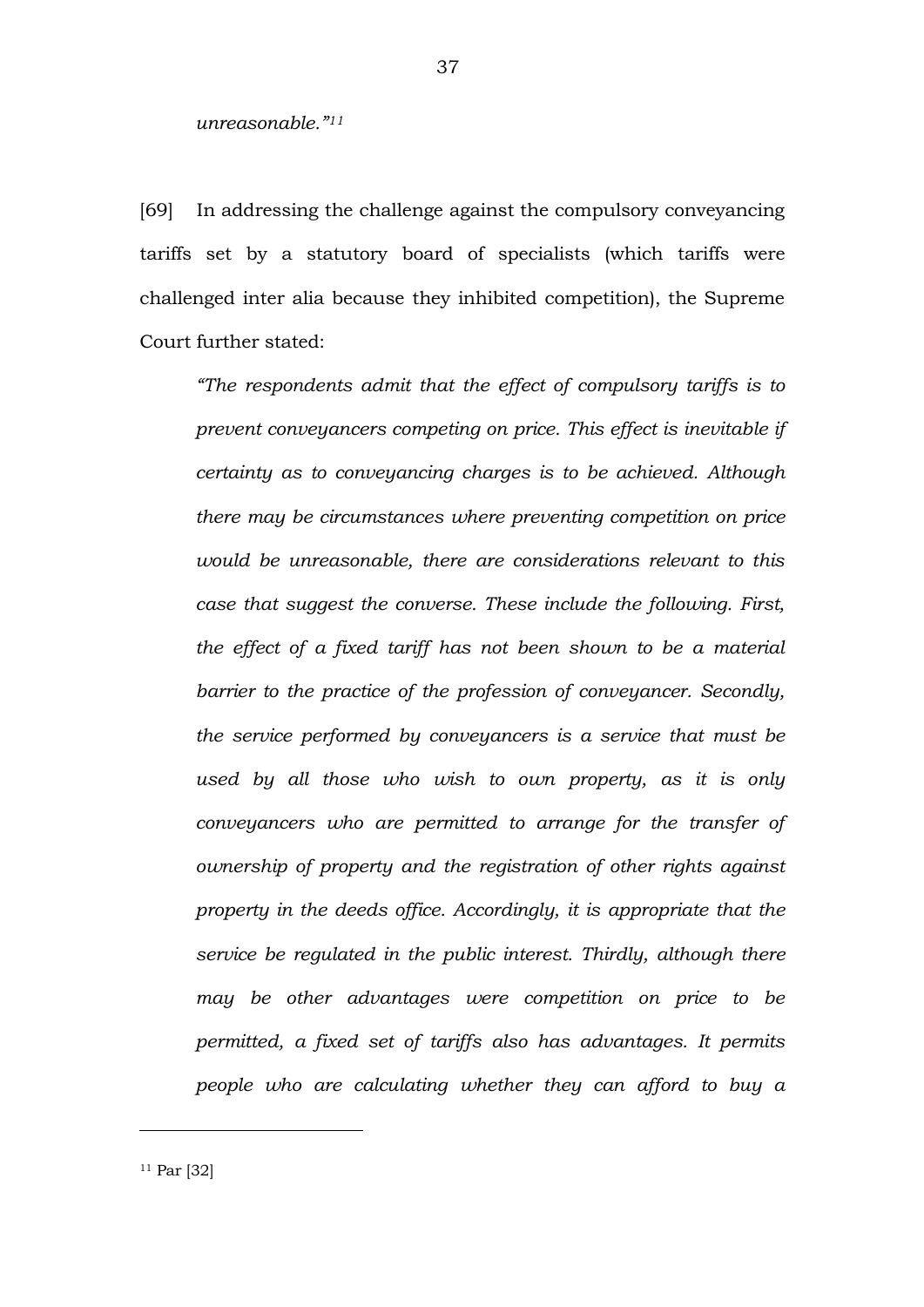*property to know at the outset what the conveyancing charges will be... Fourthly, the board that sets the tariff...is a committee of experts in conveyancing, well placed to make the decision as to the approach in setting the tariffs"12*

and concluded:

*"...(W)hile it may be that it would be reasonable to permit competition on price, it cannot be said that to prohibit it is, in the circumstances of this case, an unreasonable course. Accordingly, the appellants have not established that the tariffs constitute an infringement of art 18 of the Constitution."13*

[70] The approach of MTC would appear to be premised upon the need for a range of specific findings by the Commission such as a market failure and an abuse on its part of a dominant position and/or of anti-competitive practices to exist before the Commission could make its decision to set prices in the way in which it did. That is in my view not required and thus not correct.

[71] The setting of prices for specific services is an option open to the Commission. It would need to justify the course selected by it with

<sup>12</sup> Par [34]

<sup>13</sup> Par [35]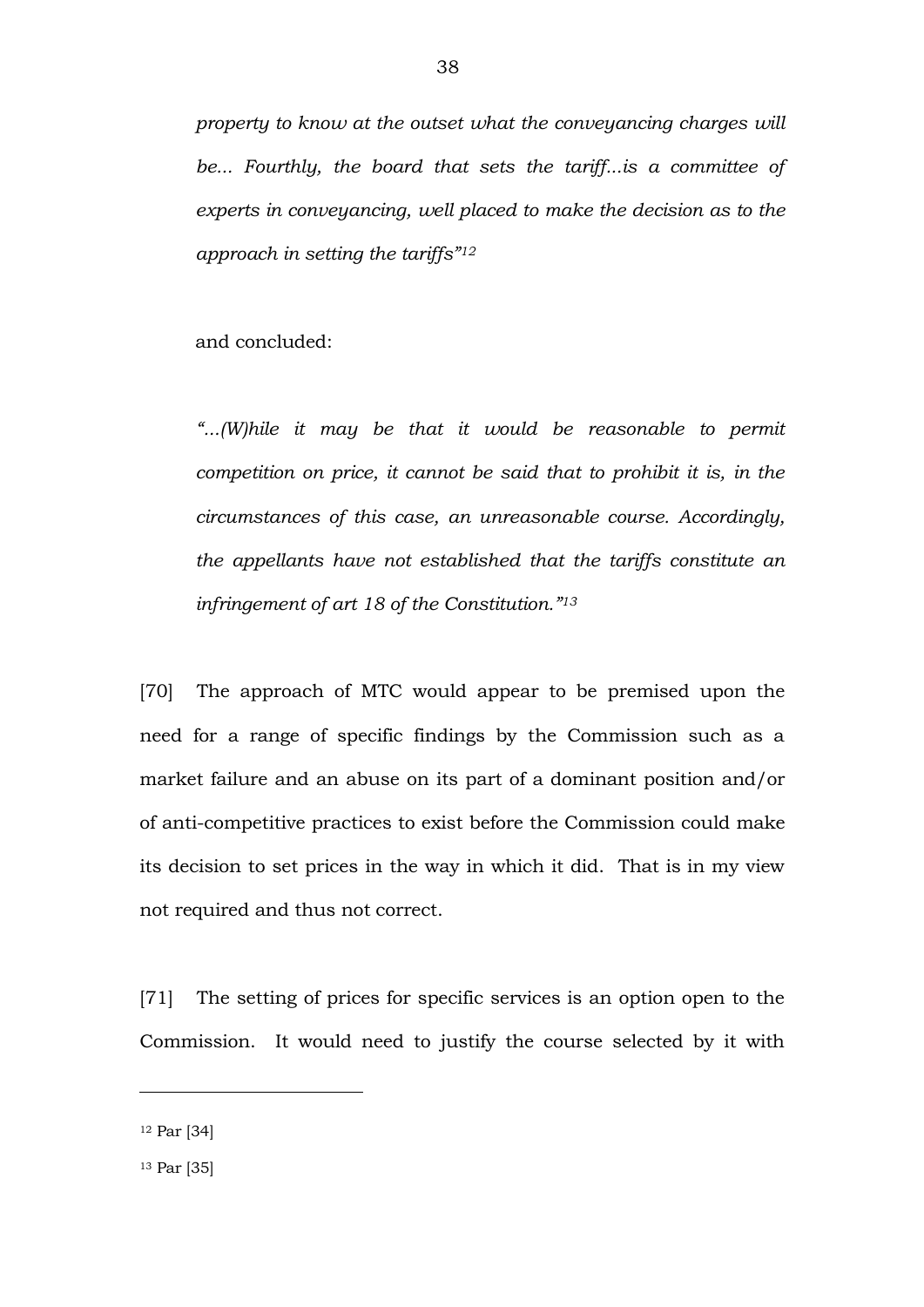reasons. These would thus need to be reasonable and justifiable and have a rational basis. The Commission did not in my view first need to establish a market failure or wait for that to occur before it made its decision, although it could have done so. Nor did it need to make any specific findings against MTC before it could make its decision to set prices. It needed to select a reasonable option from those open to it. At the industry hearing, a presentation was made to the operators on the options open to the Commission, expanding upon four options which had been referred to in correspondence by the Commission to the operators.

[72] When the Commission made its decision, it also provided reasons to operators so as to justify it. The reasons are set out in the letter to operators, as later published in the Gazette. They are quoted in paragraph [13] above. There is a rational connection between them and the decision taken by the Commission and its statutory objectives, as set out in the Act and the licence conditions.

[73] Mr Frank's attack was largely devoted to paragraph 2 of the notice. It referred to fair competition and that operators are not permitted to engage in anti-competitive cross subsidisation. It also tellingly stated that without an objective cost difference there existed no reason for discriminating in prices against other networks. As I have said, there was no need to have premised this upon any specific finding adverse to MTC. It was one of the considerations and reasons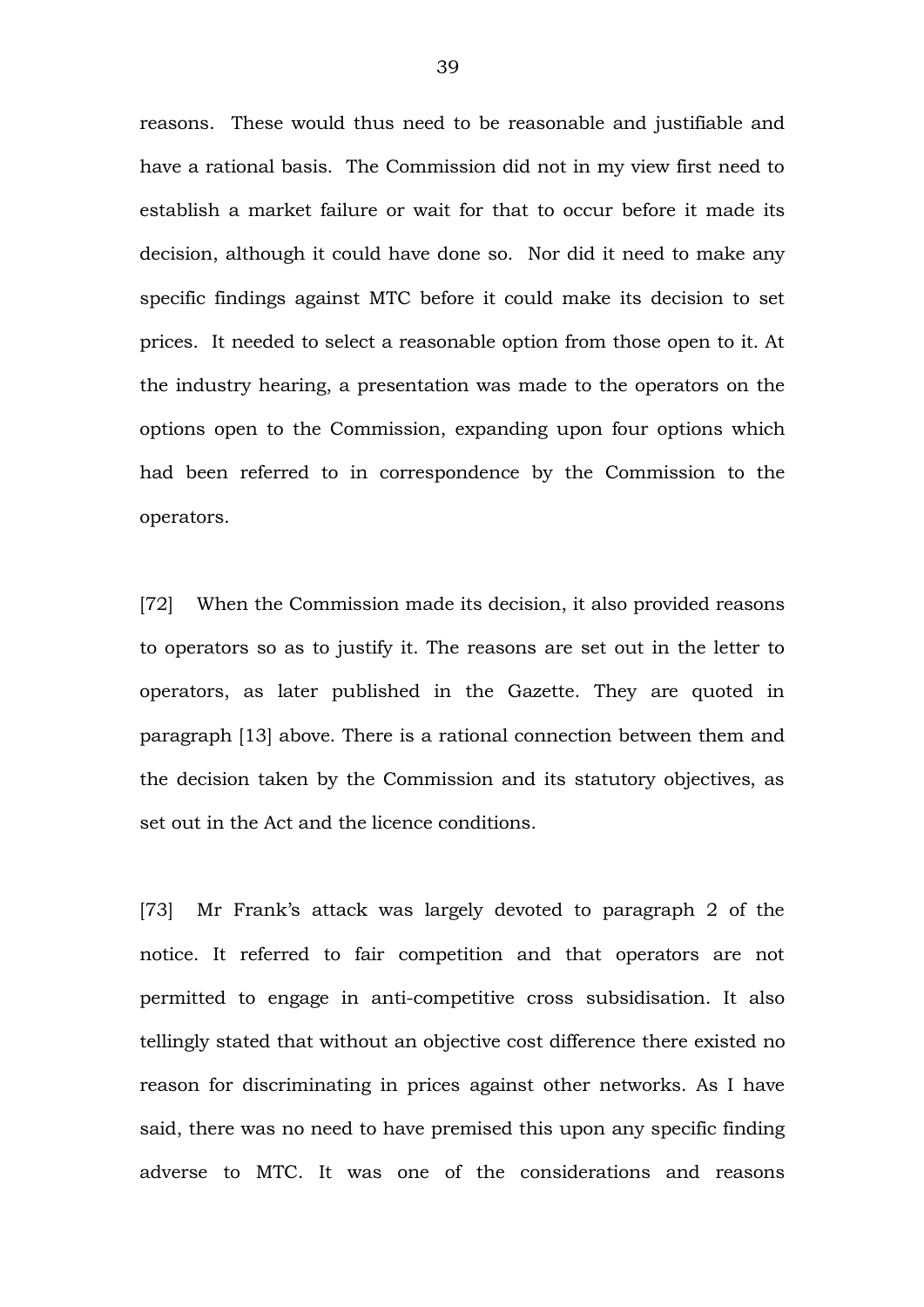underpinning the decision to introduce a price cap for off net call prices. This and the other reasons thus provided in my view are rationally connected to the decision and justify it

[74] The reasons provided by the Commission within the context of its decision making in my view demonstrate that a reasonable choice was made by the Commission, exercising one of the reasonable options open to it. It is not for this Court to consider whether there may have been better options open to the Commission in setting prices, particularly in the context of a decision of a specialist administrative body, as long as the decision taken represented a reasonable option open to the NCC, as was stressed by the Supreme Court in the conveyancing fees matter. As was also emphasised by Shivute CJ in Waterberg Big Game Hunting Lodge v Minister of Environment<sup>14</sup>:

**"The purpose of judicial review is to scrutinise the lawfulness of administrative action in order to ensure that the limits to the exercise of public power are not transgressed, not to give the courts the power to perform the relevant administrative function themselves."15**

Shivute, CJ also referred to the need for deference to administrative

<sup>14</sup> 2010(1) NR 1 (SC)

 $15$  Supra at 31 H-I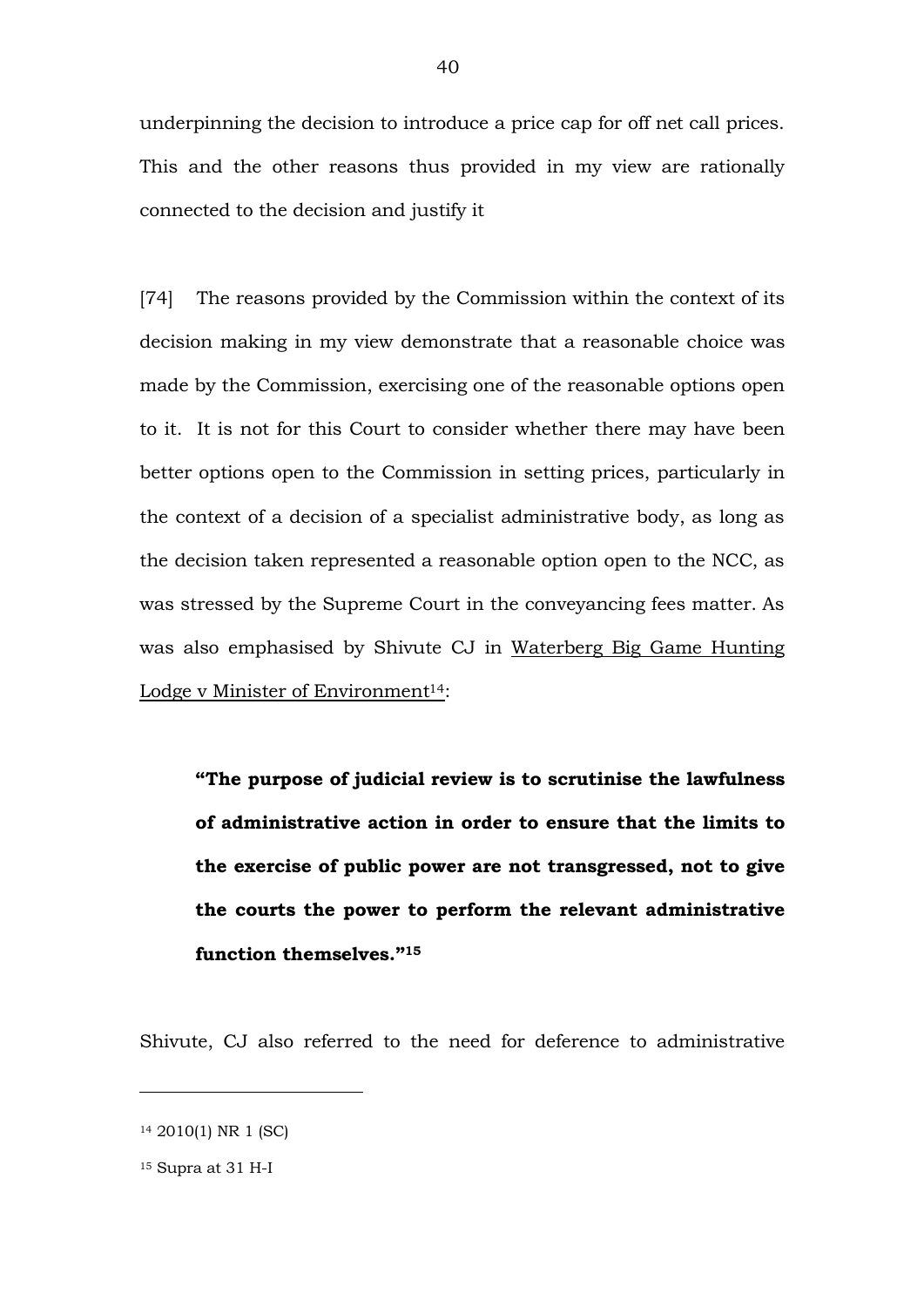agencies when making decisions of a technical nature, in following the Minister of Environmental Affairs and Tourism and others v Phambili Fisheries (Pty) Ltd; Minister of Environment Affairs and Tourism and others v Bato Star Fishing (Pty) Ltd <sup>16</sup> where it was stated:

**"Judicial deference is particularly appropriate where the subject matter of administrative action is very technical or of a kind which the Court has no particular proficiency."** <sup>17</sup>

This approach was also carefully explained by Cameron JA in Logbro Properties CC v Bederson NO and others <sup>18</sup> with reference to well reasoned articles by academics on the subject.

[75] In respect of MTC's complaint that it was not accorded its right to *audi alteram partem* by the Commission because the interest of the consumer had not been put to MTC in the consultative process, this is likewise to be seen within the context of the decision making viewed as a whole. It had entailed a consultative process which had extended over a period of some 18 months.

<sup>16</sup> 2003(6) SA 407 (SCA) at par [53]

<sup>17</sup> At par [53]

<sup>18</sup> 2003(2) SA 460 (SCA) at par [21] followed by the Supreme Court in Minister of Mines and Energy v Black Range Mining 2011(1) NR 31 (SC) at par [20] – [21] and in the Waterberg – matter at  $p$  32-3.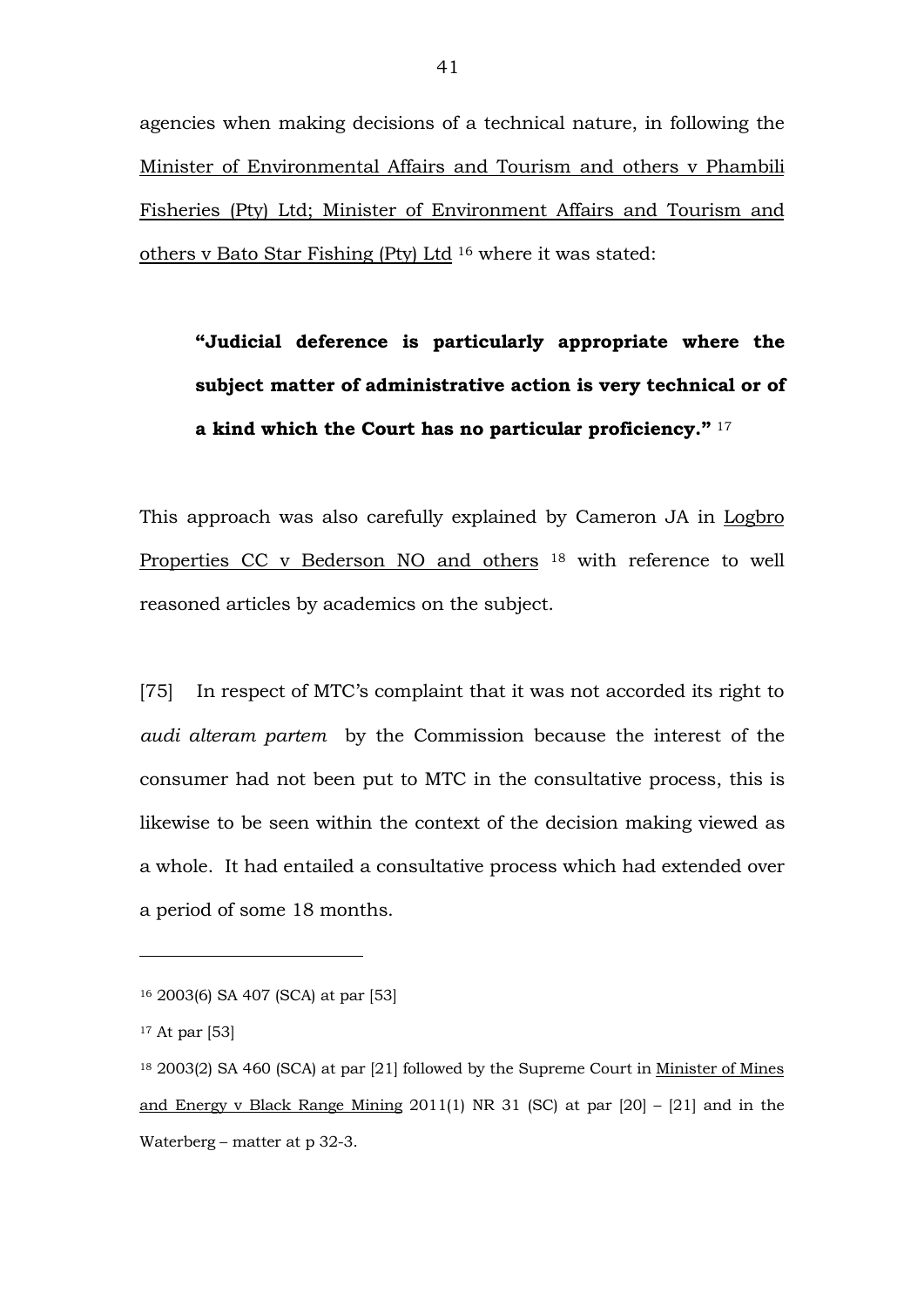[76] It had been initiated by a complaint by LEO. At an early stage of the process and in May 2010 already, the operators were specifically informed that the Commission considered a price cap and rate of return regulation should termination rate reductions not be passed on to consumers. Operators were then plainly put on notice that the interests of consumers were to be taken into account in determining the issue of setting prices by the Commission. This after all also encapsulates the public interest which the Commission would in my view be required to take into account in the exercise of its discretion in performing its functions and in reaching its decisions.

[77] It is thus accordingly not correct to assert, as is done by MTC, that it was not on notice to address the issue of consumer interests in the context of the complaint raised and in the context of the Commission's range of options in addressing the complaint. Even if it had not been pertinently raised in the correspondence or at the industry meeting in the way in which the reason was subsequently given, it is an aspect which in my view the Commission was entitled to consider and address in its decision making and had apprised the operators would be a factor. But MTC could in any event in my view reasonably have expected that the Commission should take into account the interest on consumers19.

<sup>19</sup> Dawn v Malan NO en andere 1960(2) SA 734(A)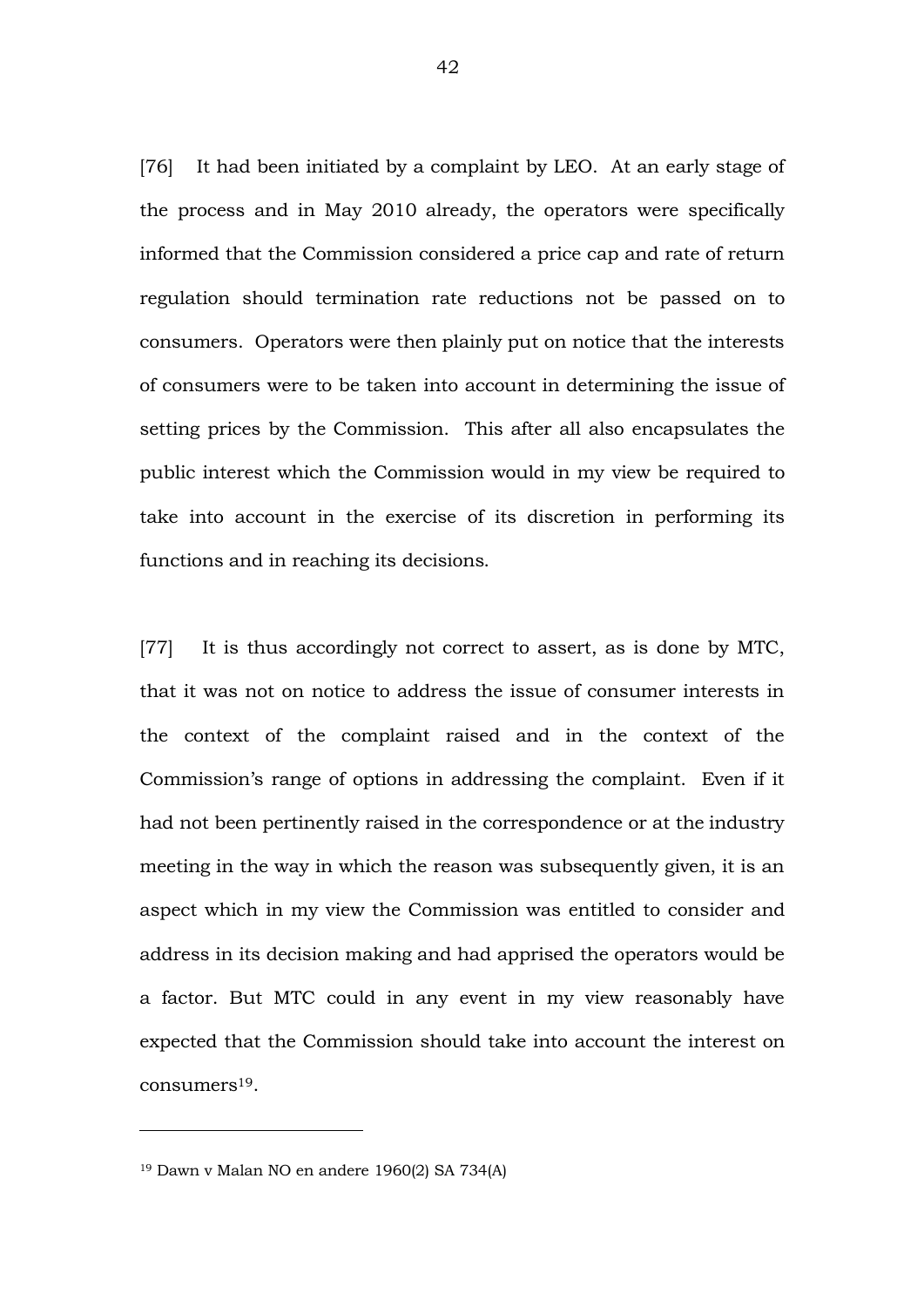[78] In taking into account the consultative process viewed as a whole, it would seem to me that MTC had been accorded a very ample opportuninty to be heard. At a very early stage, its views were invited in respect of four specific options which the Commission considered taking. Instead of addressing those specific options in its representations, MTC chose rather to call foul before any decision was taken. It did so repeatedly, despite the reiteration of the invitation. It was only after the industry hearing, when point taking about the process was again raised, that there was an attempt to address those four options and a compromise was proposed. MTC only has itself to blame if it considers that its right to be heard had not been fully utilised or explored by it. Not only had the proposed options been spelt out, but MTC was repeatedly invited to place its views on the proposals to the Commission. It elected not to do so but instead chose to engage in point taking about the process.

[79] It follows in my view that MTC has likewise not established this review ground.

[80] It further follows that the application to review the decision taken by the Commission as communicated to the operators must fail. As I have indicated, the amplification of that decision in the Gazette, in the absence of a further resolution of the Commission to adopt that amplification, is set aside to that extent and the underlined portions of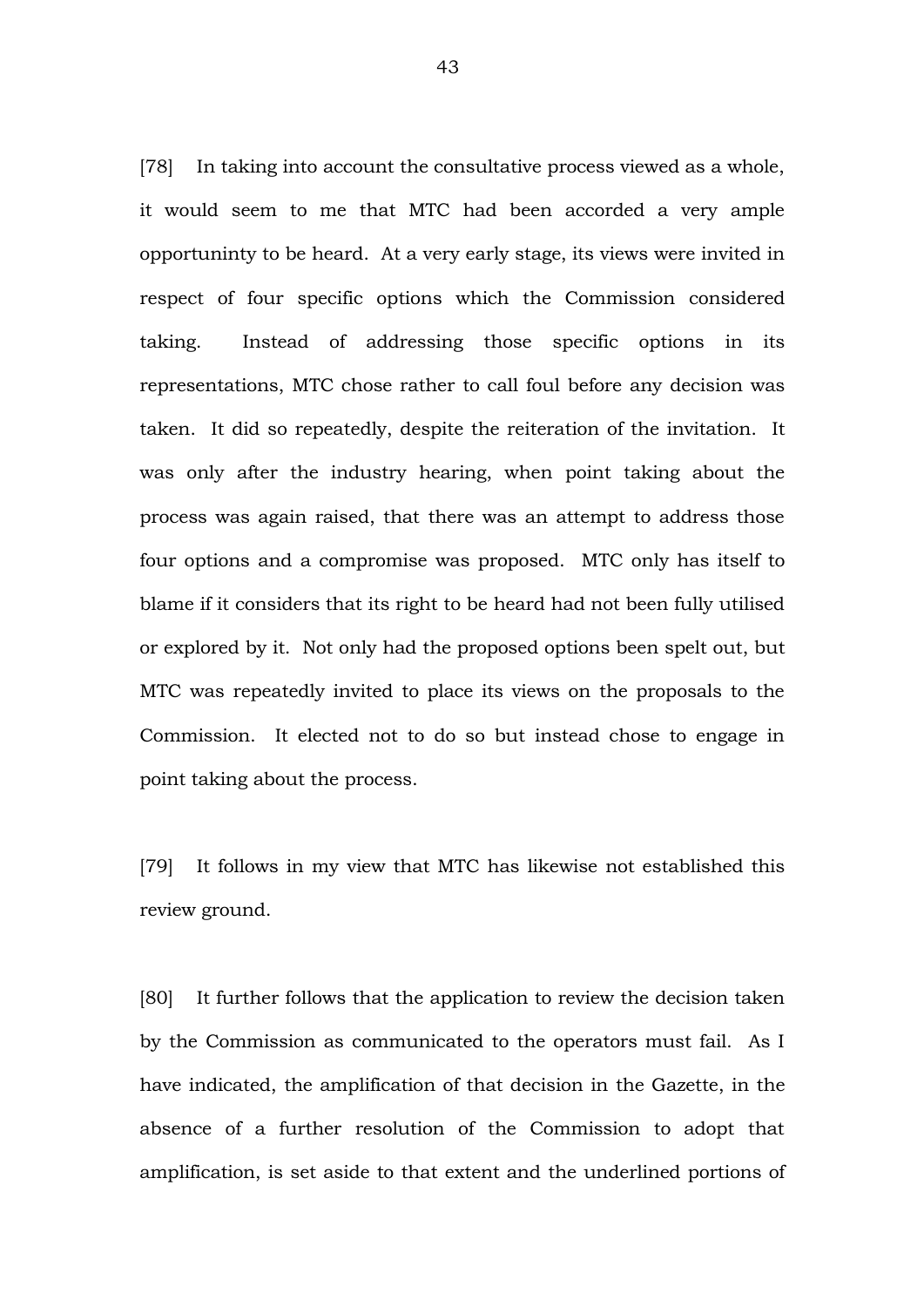the Gazette referred to in paragraph [13] above are to be excised from the decision published in the Gazette.

[81] In view of the conclusion I have reached, the respondents including the Commission have been substantially successful in resisting the review application. The Commission would thus ordinarily be entitled to its costs. But the way in which it has approached this litigation cannot be overlooked. From the outset, it has been dilatory in dealing with this review. It was necessary for the applicant to compel it to comply with Rule 53(1) to provide a record of its decision making after failing to do so for some two months. Even after an order to this effect was granted, the record filed was found to be lacking in significant respects. Documents were requested but again not provided for an extended period. This court granted a further order directing the Commission to provide documents within 5 days of that order, (some four months after the record should have initially been provided). Not even the minutes of the meeting where the decision was taken had been provided at that stage and were included in the further documents sought. I have already referred to this aspect. The order was not timeously adhered to and further delays ensued. It was thus necessary for the NCC to apply for condonation for failing to comply with that Court Order and for its extremely late answering affidavit. Condonation was ultimately granted.

[82] When I raised these aspects with Mr Corbett, and whether these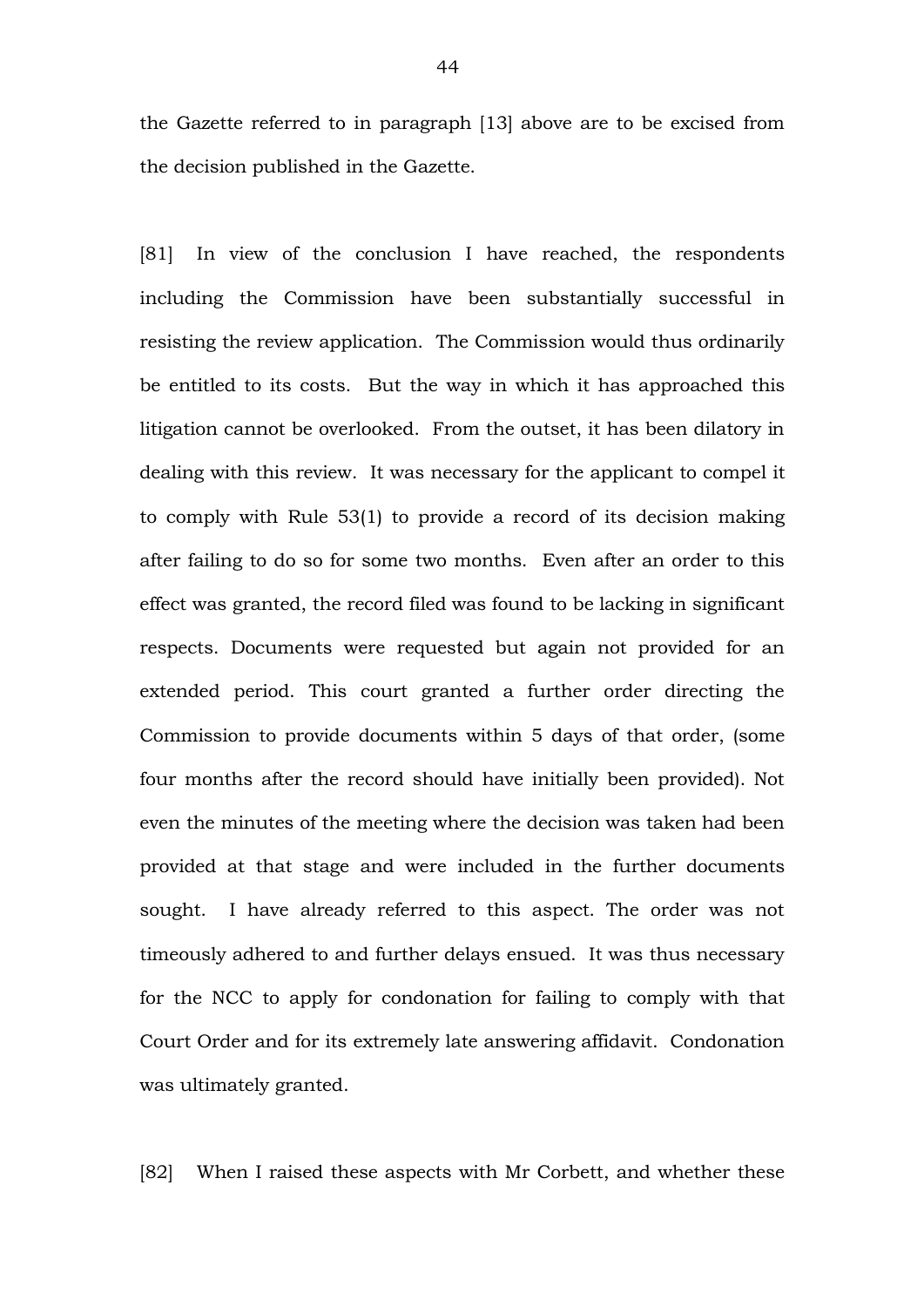could result in this Court exercising its discretion not to grant the Commission the full measure of its costs, Mr Corbett correctly pointed out that the Court in the various orders and in granting condonation, had made costs orders adverse to the Commission. He submitted that the usual rule should follow and that the Commission, as a successful litigant, should be entitled to its costs. Even though the NCC has been required to pay the costs of the interlocutory applications involving its dilatory conduct, I consider that the exceedingly slovenly manner in which the NCC dealt with this litigation has unnecessarily protracted and delayed these proceedings. This in my view warrants censure and a mark of this Court's disapproval. It is after all a litigant's duty to avoid a course which unduly protracts a lawsuit or unduly increase its expense20. I have accordingly decided in the exercise of any discretion to deprive the Commission of a measure of its costs, namely 25%, even though successful, because of its conduct of consistently failing to act in accordance with the rules of Court. This conduct has led to these proceedings becoming unduly protracted. The parties were in agreement that any order as to the costs would include costs of two instructed counsel where they have been engaged.

[83] It follows that the order I make is that, save for excising those underlined portions in paragraph [13] from the decision as set out in the Government Gazette, the application is dismissed with costs,

<sup>&</sup>lt;sup>20</sup> Joubert et al The Law of South Africa (First Re-isse) Vol 3 part 2 at par 304.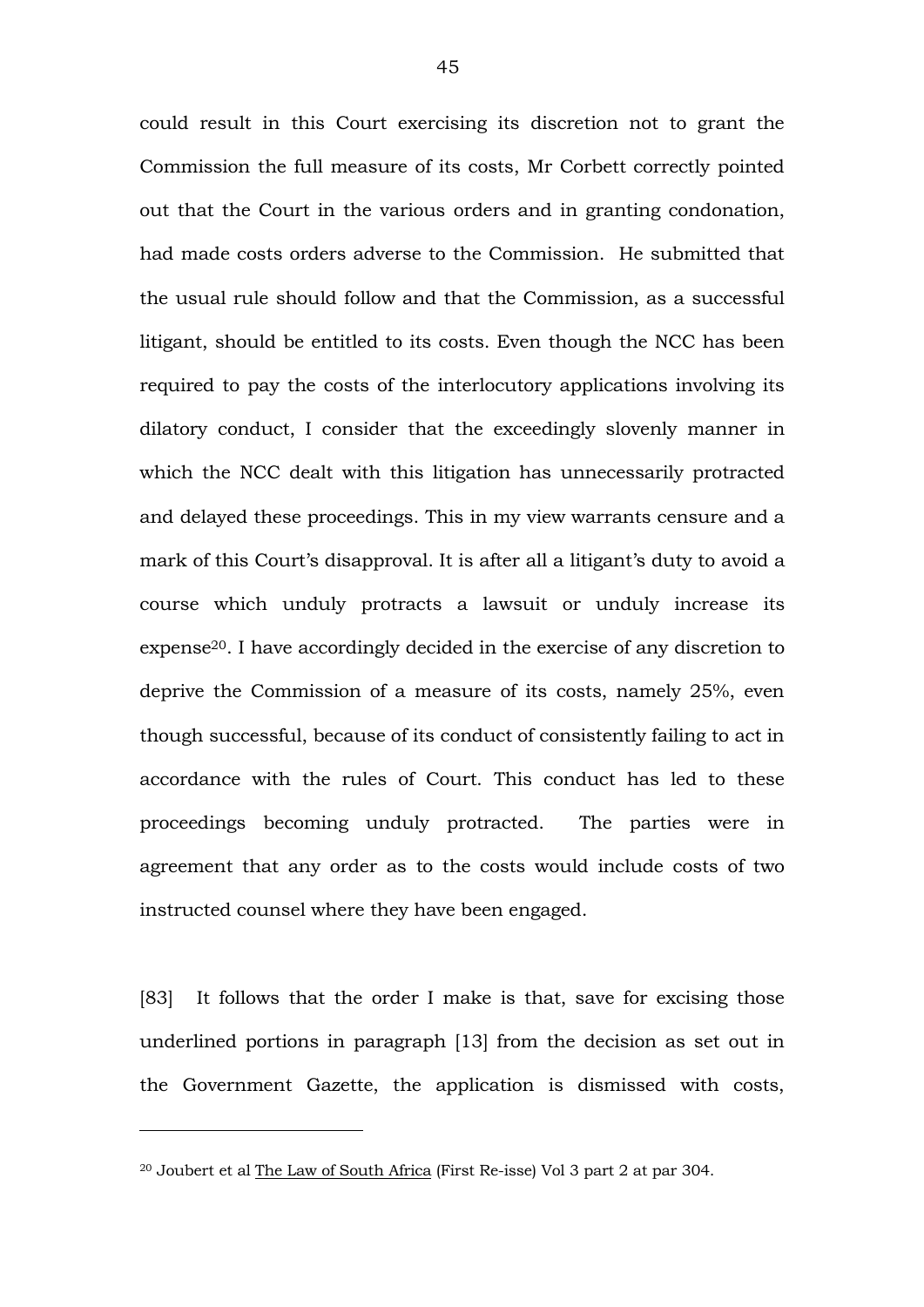subject to the first respondent only being entitled to 75% of its costs. The applicant is thus required to pay 75% of the first respondent's costs and the full measure of the party and party costs of the second and third respondents. These costs include the costs of two instructed counsel, where engaged.

**Smuts, J**

 $\overline{\phantom{a}}$  , where  $\overline{\phantom{a}}$